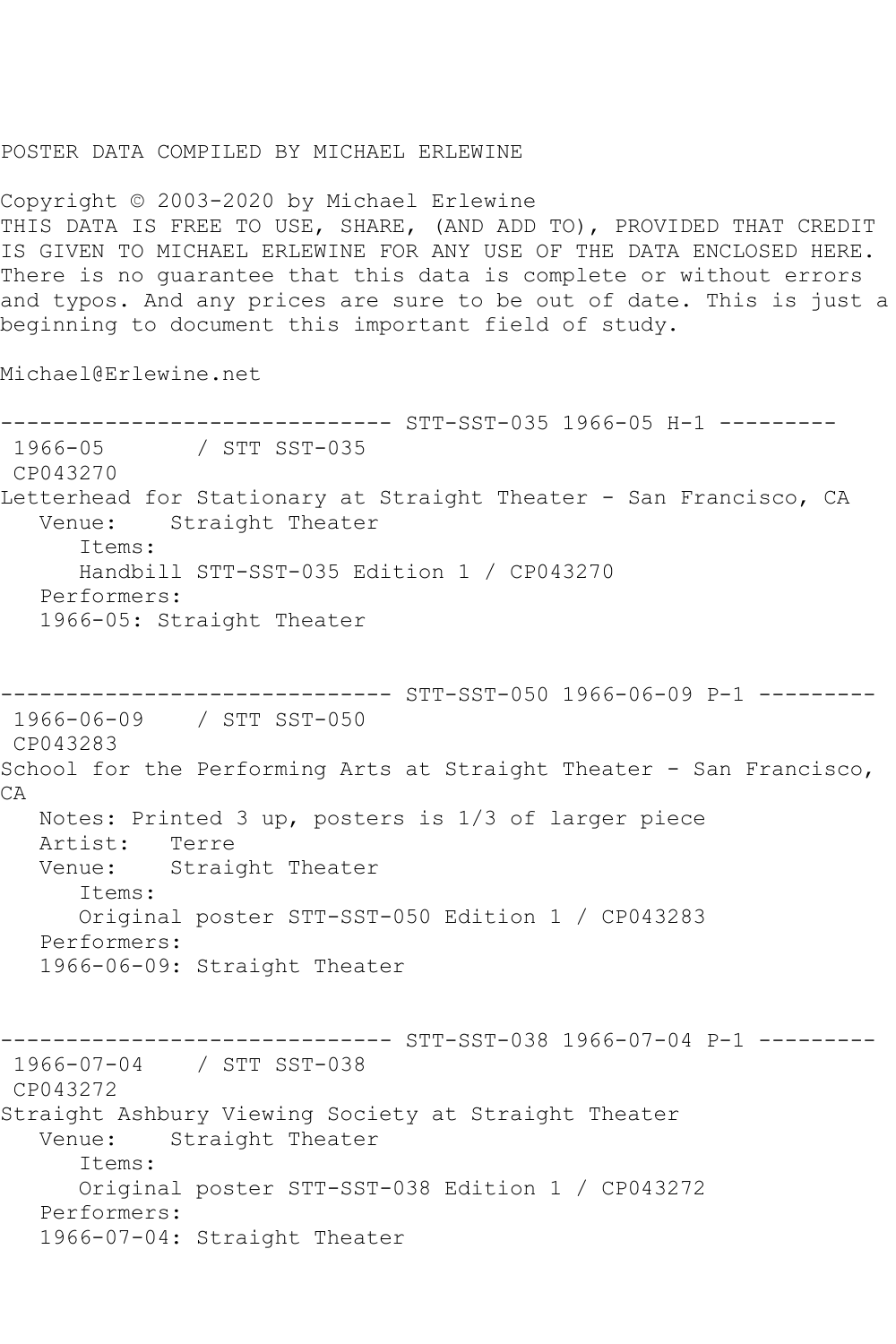------------------------------ STT-SST-039 1966-07-22 P --------- 1966-07-22 / STT SST-039 CP070158 Straight Ashbury Viewing Society, Flaming Creatures, Breath Death at Straight Theater - San Francisco, CA Venue: Straight Theater Items: Original poster STT-SST-039 / CP070158 Original poster STT-SST-039 Edition 1 / CP043273 Performers: 1966-07-22 1966-07-29: Straight Theater Flaming Creatures / Breath Death / Blue Moses ------------------------------ STT-SST-040 1966-08-05 H-1 --------- 1966-08-05 / STT SST-040 Straight Ashbury Viewing Society at Straight Theater - San Francisco, CA Venue: Straight Theater Items: Handbill STT-SST-040 Edition 1 / Performers: 1966-08-05 1966-08-12: Straight Theater ------------------------------ STT-SST-041 1966-08-19 P-1 --------- 1966-08-19 / STT SST-041 CP043274 Straight Ashbury Viewing Society, The Flower Thief, a Film by Ron Rice, Bruce Baillie Films at Straight Theater - San Fr<br>Venue: Straight Theater Straight Theater Items: Original poster STT-SST-041 Edition 1 / CP043274 Performers: 1966-08-19 1966-08-26: Straight Theater Ron Rice / Bruce Baillie Films / Flower Thief ------------------------------ STT-SST-042 1966-09-02 H-1 --------- 1966-09-02 / STT SST-042 CP043275 Straight Ashbury Viewing Society, Eterkubela Viennese Film Poet, Our Trip To Africa at Straight Theater - San Francisco, Venue: Straight Theater Items: Handbill STT-SST-042 Edition 1 / CP043275 Performers: 1966-09-02: Straight Theater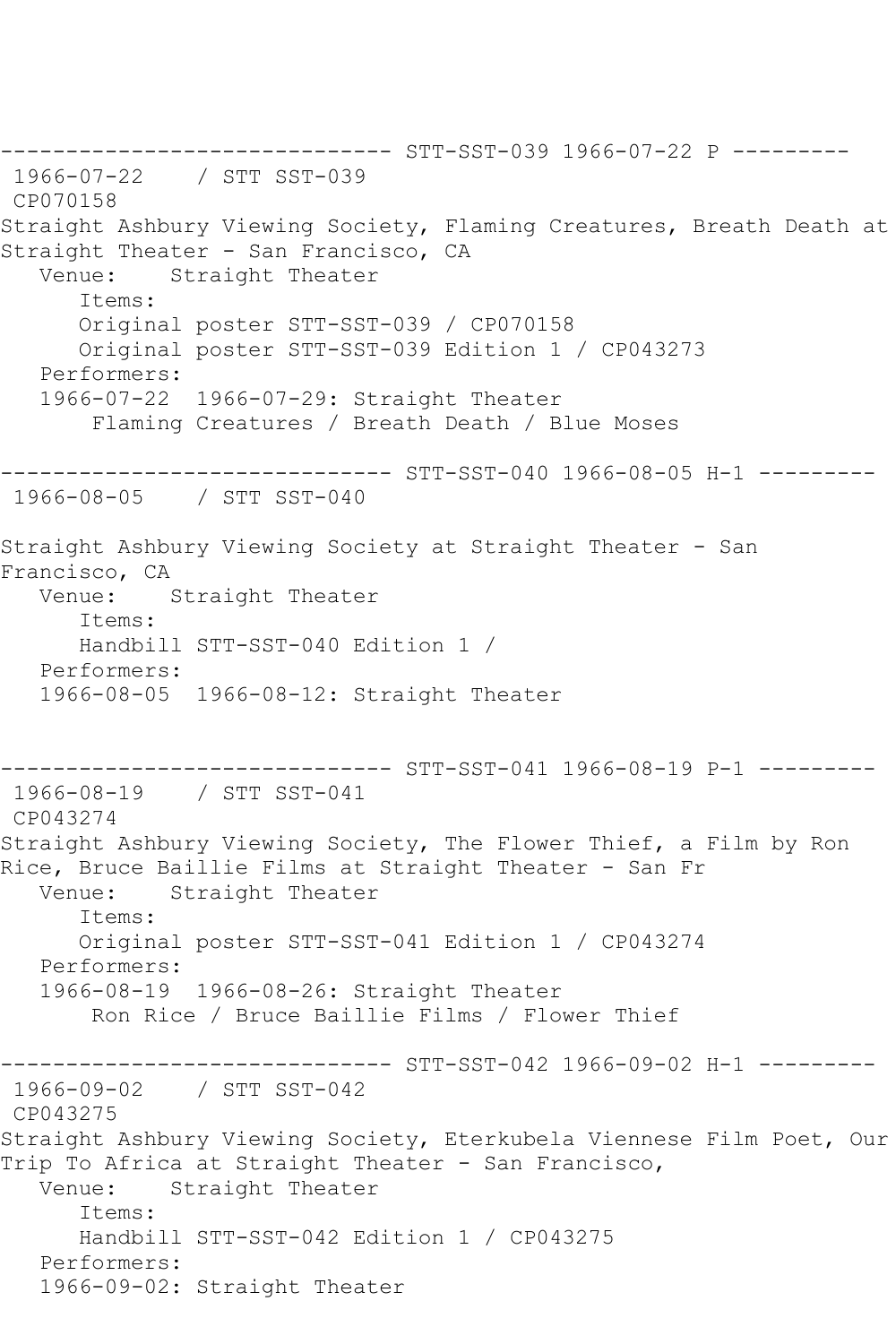Eterkubela Viennese Film Poet / Our Trip To Africa -------------- STT-SST-043 1966-09-09 H-1 ---------1966-09-09 / STT SST-043 CP043276 Straight Ashbury Viewing Society, Films of George Miekes at Straight Theater - San Francisco, CA Venue: Straight Theater Items: Handbill STT-SST-043 Edition 1 / CP043276 Performers: 1966-09-09: Straight Theater Films of George Miekes ------------------------------ STT-SST-044 1966-09-16 H-1 --------- 1966-09-16 / STT SST-044 Straight Ashbury Viewing Society at Straight Theater - San Francisco, CA Venue: Straight Theater Items: Handbill STT-SST-044 Edition 1 / Performers: 1966-09-16: Straight Theater ------------------------------ STT-SST-045 1966-09-23 P-1 --------- 1966-09-23 / STT SST-045 CP043277 Straight Ashbury Viewing Society, Cinema Poetica, Myers at Straight Theater - San Francisco, CA Venue: Straight Theater Items: Original poster STT-SST-045 Edition 1 / CP043277 Performers: 1966-09-23: Straight Theater zzzz-zz-zz: zzzz-zz-zz: Cinema Poetica / Myers / Stuart / Brakhage / Dundas / Bennet / Michael Hannon zzzz-zz-zz: ------------------------------ STT-SST-046 1966-09-30 H-1 --------- 1966-09-30 / STT SST-046 CP043278 Straight Ashbury Viewing Society, Films at Straight Theater - San Francisco, CA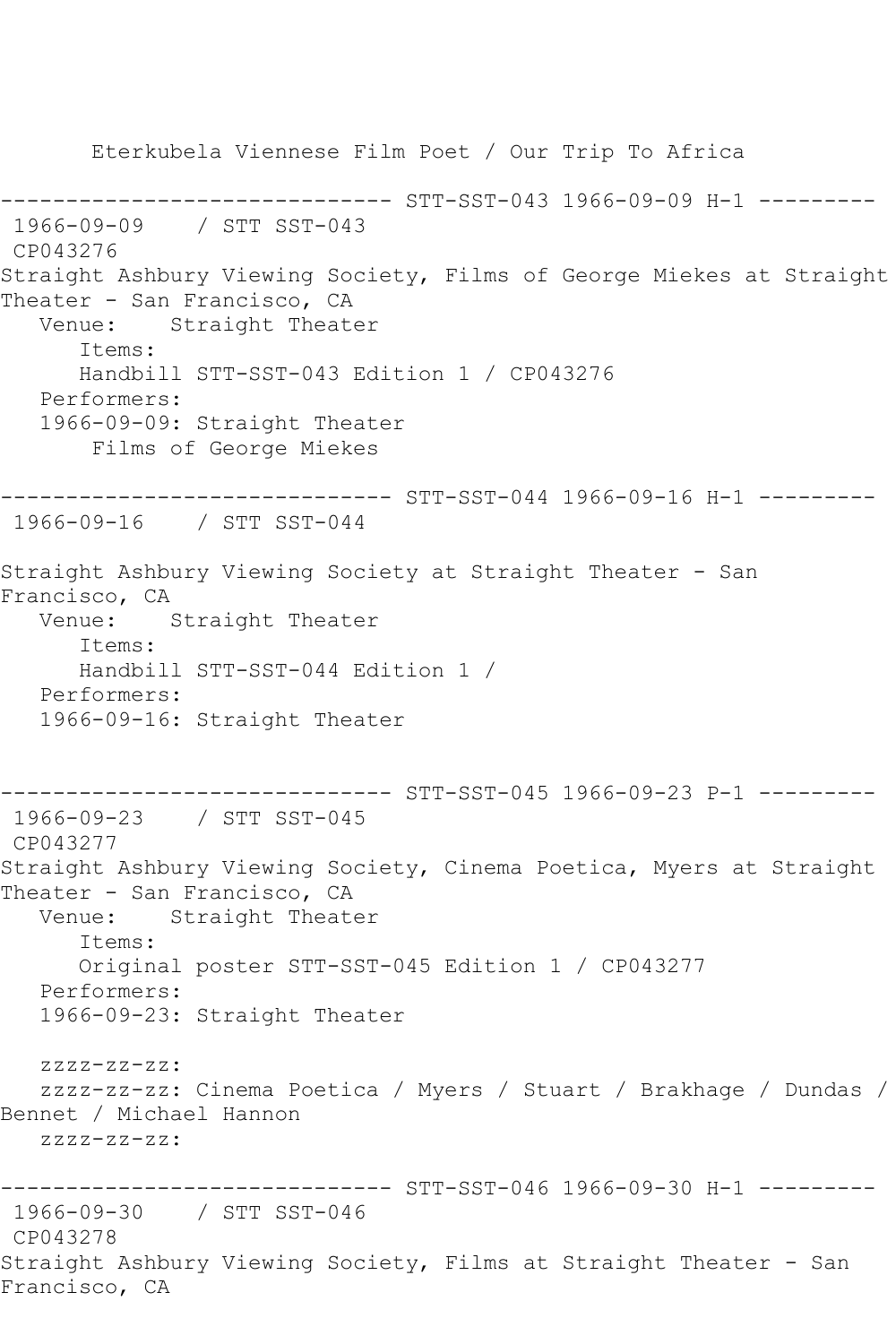Venue: Straight Theater Items: Handbill STT-SST-046 Edition 1 / CP043278 Performers: 1966-09-30: Straight Theater Films ------------------------------ STT-SST-002 1966-zz-zz P-1 --------- 1966-zz-zz / STT SST-002 Straight Theater Coming, the Straight Theater Venue: Straight Theater Items: Original poster STT-SST-002 Edition 1 / Performers: 1966-zz-zz: Straight Theater ------------------------------ STT-SST-110 1967 C-1 ----------<br>1967 / STT SST-110 1967 / STT SST-110 CP043241 Haight/Love Postcard at Straight Theater - San Francisco, CA Artist: Jay Thompson Venue: Straight Theater Items: Postcard STT-SST-110 Edition 1 / CP043241 Performers: 1967: Straight Theater ------------------------------ STT-SST-036 1967-05 H-1 ---------<br>1967-05 / STT SST-036 1967-05 / STT SST-036 CP043271 Artist Information Sheet at Straight Theater - San Francisco, CA Venue: Straight Theater Items: Handbill STT-SST-036 Edition 1 / CP043271 Performers: 1967-05: Straight Theater ------------------------------ STT-SST-051 1967-06 H-1 ---------<br>1967-06 / STT SST-051 1967-06 / STT SST-051 CP043285 School for the Performing Arts at Straight Theater - San Francisco, CA Artist: Jim Blashfield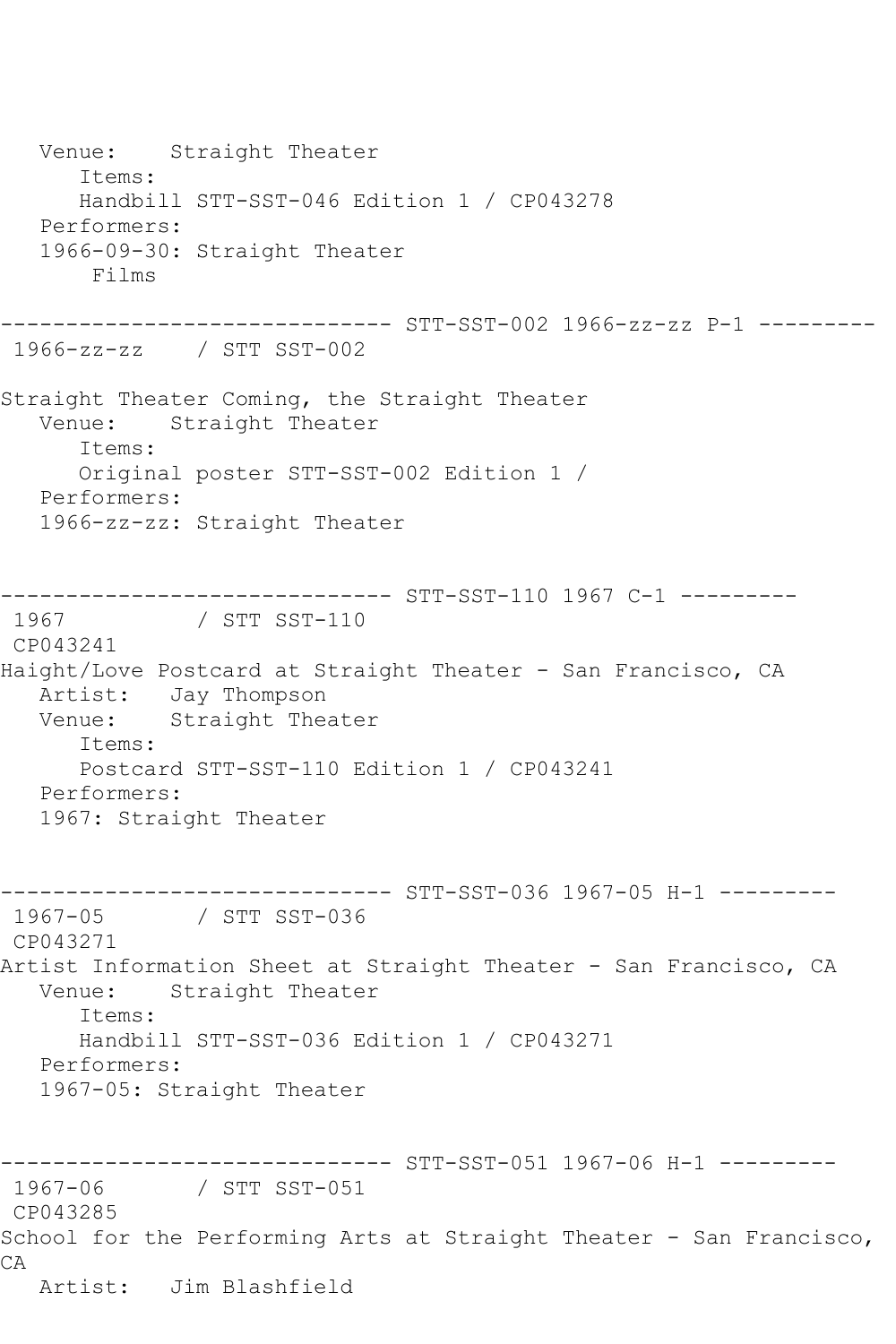Venue: Straight Theater Items: Handbill STT-SST-051 Edition 1 / CP043285 Performers: 1967-06: Straight Theater ------------------------------ STT-SST-052 1967-06-15 H-1 --------- 1967-06-15 / STT SST-052 CP001328 / 1345 Grateful Dead, Wildflower at Straight Theater - San Francisco, CA Venue: Straight Theater Items: Handbill STT-SST-052 Edition 1 / CP001328 / 1345 Performers: 1967-06-15: Straight Theater Grateful Dead / Wildflower ------------------------------ STT-SST-055 1967-07 P-1 ---------<br>1967-07 / STT SST-055 1967-07 / STT SST-055 CP043288 Shakespeare at Straight Theater - San Francisco, CA Artist: C. Anderson Venue: Straight Theater Items: Original poster STT-SST-055 Edition 1 / CP043288 Performers: 1967-07: Straight Theater ------------------------------ STT-SST-054 1967-07 H-1 ---------<br>1967-07 / STT SST-054 1967-07 / STT SST-054 CP043287 Poet's Theater at Straight Theater - San Francisco, CA Venue: Straight Theater Items: Handbill STT-SST-054 Edition 1 / CP043287 Performers: 1967-07: Straight Theater ------------------------------ STT-SST-053 1967-07-21 P-1 --------- 1967-07-21 / STT SST-053 CP043286 Straight Theater Opening at Straight Theater - San Francisco, CA Venue: Straight Theater Items: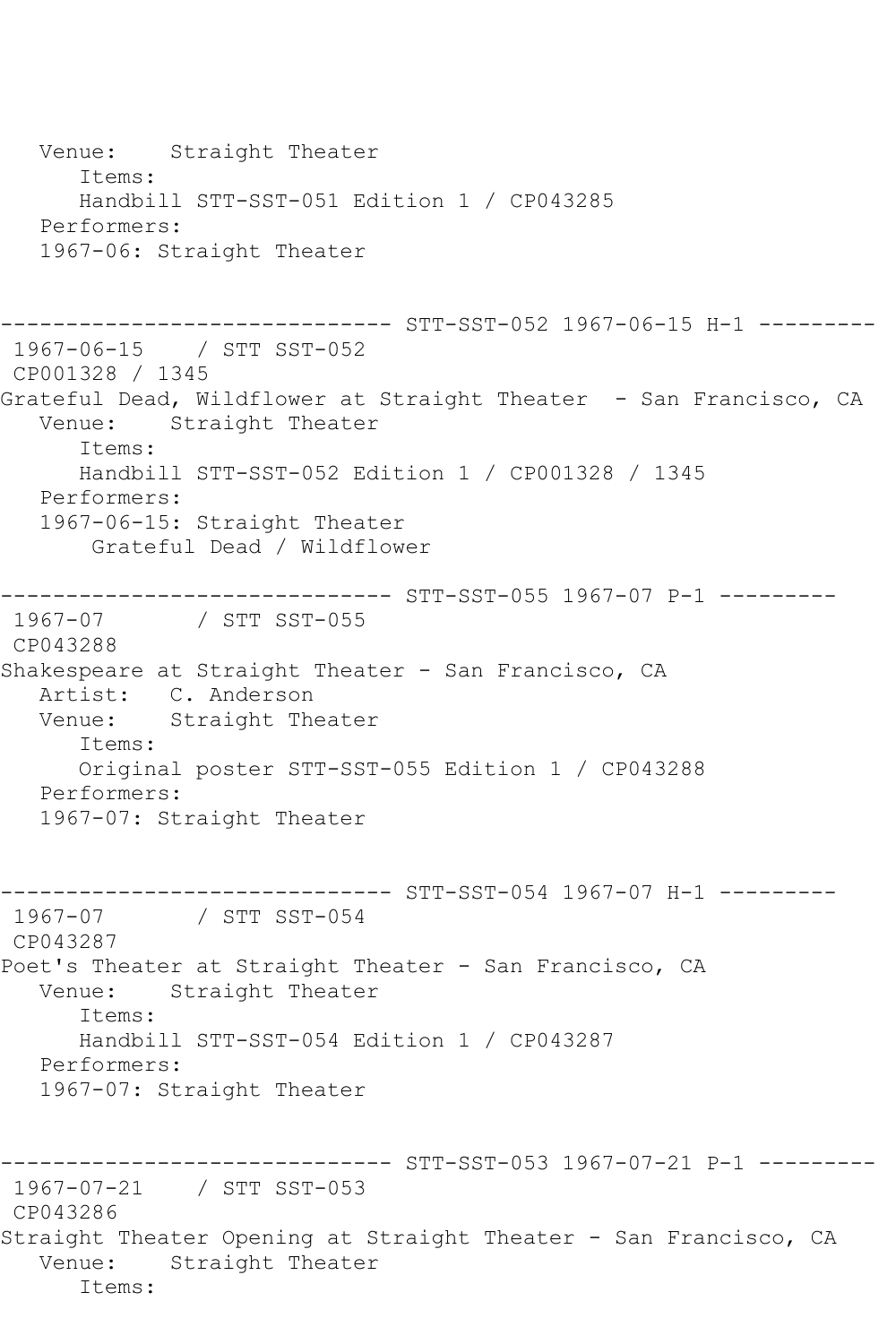Original poster STT-SST-053 Edition 1 / CP043286 Performers: 1967-07-21 1967-07-23: Straight Theater ------------------------------ STT-SST-004 2.220 1967-07-21 P ------ --- 1967-07-21 / STT SST-004 2.220 CP022015 / XP098 Quicksilver Messenger Service, MT. Rushmore at Straight Theater - San Francisco, CA Notes: This item appears in the Art of Rock book, plate no. 2.220 Event: Grand Opening Straight Theater Artist: Frank Melton Venue: Straight Theater Promoter: Book: Art of Rock Items: Original poster STT-SST-004 2.220 / CP022015 / XP098 AORPlate: 2.220 Price: 500.00 Original poster STT-SST-004 2.220 Edition 1 / CP000047 / 0048 (19 x 25) AORPlate: 2.220 Performers: 1967-07-21 1967-07-23: Straight Theater Quicksilver Messenger Service / MT. Rushmore / New Salvation Army Band / Mother Earth / Country Joe and the Fish / Charlatans / Blue Cheer / Freedom Highway / Phoenix / Grateful Dead / Big Brother and the Holding Company / Wildflower ------------------------------ 1967-07-23 P --------- 1967-07-23 / Neal Cassady at Straight Theater - San Francisco, CA Venue: Straight Theater Items: Original poster / Performers: 1967-07-23: Straight Theater Neal Cassady ------------------------------ STT-SST-005 1967-07-28 P-1 --------- 1967-07-28 / STT SST-005 CP043238 Dossier by Jack Digovia at Straight Theater - San Francisco, CA Artist: Jack Digovia Venue: Straight Theater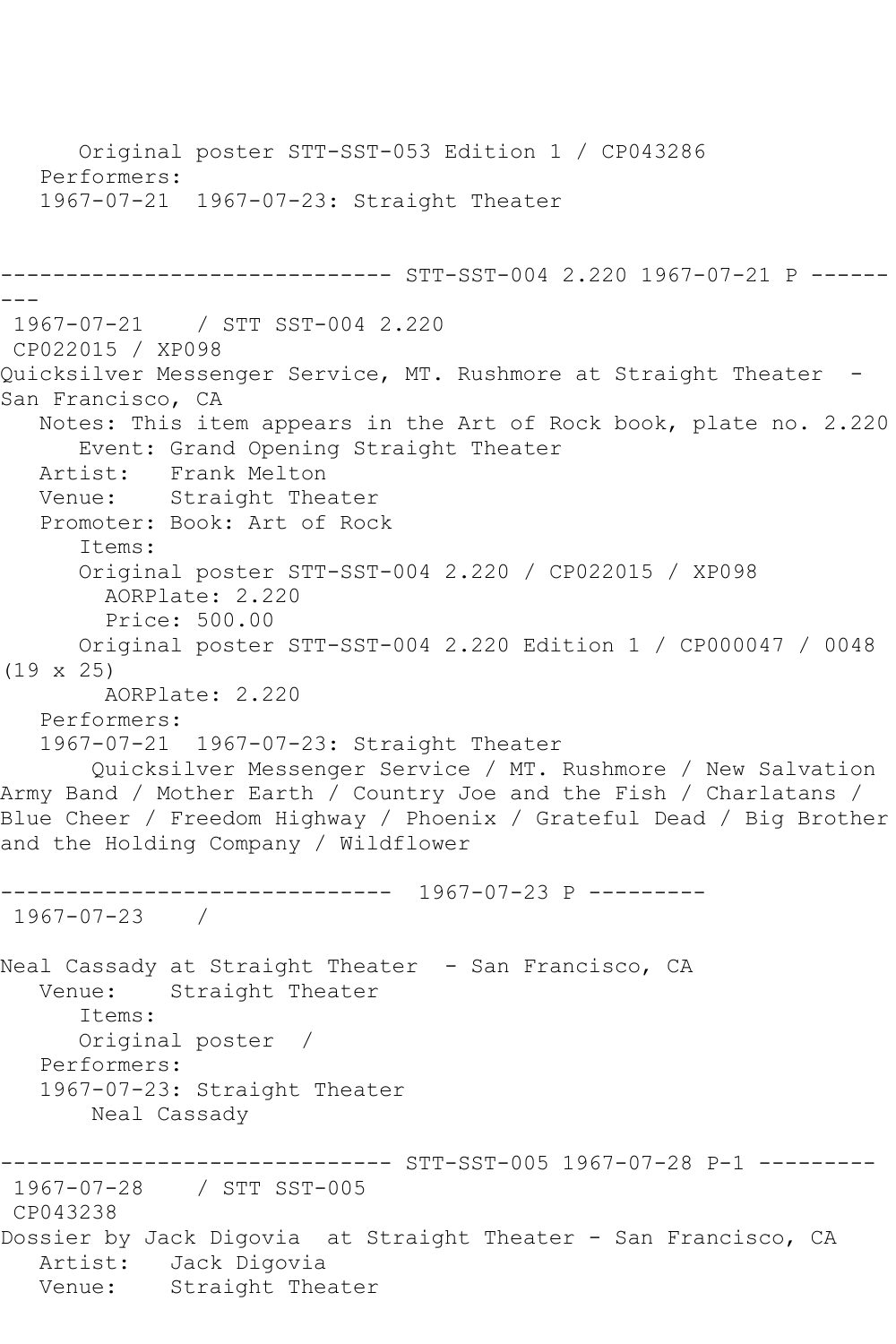Items: Original poster STT-SST-005 Edition 1 / CP043238 Performers: 1967-07-28: Straight Theater ------------------------------ STT-SST-056 1967-08-04 P-1 --------- 1967-08-04 / STT SST-056 CP043289 Wildflower, 2nd Coming at Straight Theater - San Francisco, CA Artist: Randy Salas Venue: Straight Theater Items: Original poster STT-SST-056 Edition 1 / CP043289 Performers: 1967-08-04 1967-08-06: Straight Theater Wildflower / 2nd Coming / Clover ------------------------------ STT-SST-006 1967-08-04 P --------- 1967-08-04 / STT SST-006 CP000214 / 0217 Marlowe, Paul Arnoldi at Straight Theater - San Francisco, CA Artist: Terre<br>Venue: Strai Straight Theater Items: Original poster STT-SST-006 / CP000214 / 0217 Original poster STT-SST-006 / CP061493 Original poster STT-SST-006 Edition 1 / CP014312 / MARM116 Performers: 1967-08-04: Straight Theater Marlowe / Paul Arnoldi / Wildflower / Clover / Paul Arnold 1967-08-05: Paul Arnoldi / Second Coming / Wildflower 1967-08-06: Webster / Colours / Melvyn Q Watchpocket / Wildflower / Clover ------------------------------ STT-SST-057 1967-08-11 P-1 --------- 1967-08-11 / STT SST-057 CP043290 Pat Sky, MT. Rushmore at Straight Theater - San Francisco, CA Artist: Randy Salas Venue: Straight Theater Items: Original poster STT-SST-057 Edition 1 / CP043290 Performers: 1967-08-11 1967-08-13: Straight Theater Pat Sky / MT. Rushmore / Clover / Freedom Highway / Mad River / Morning Glory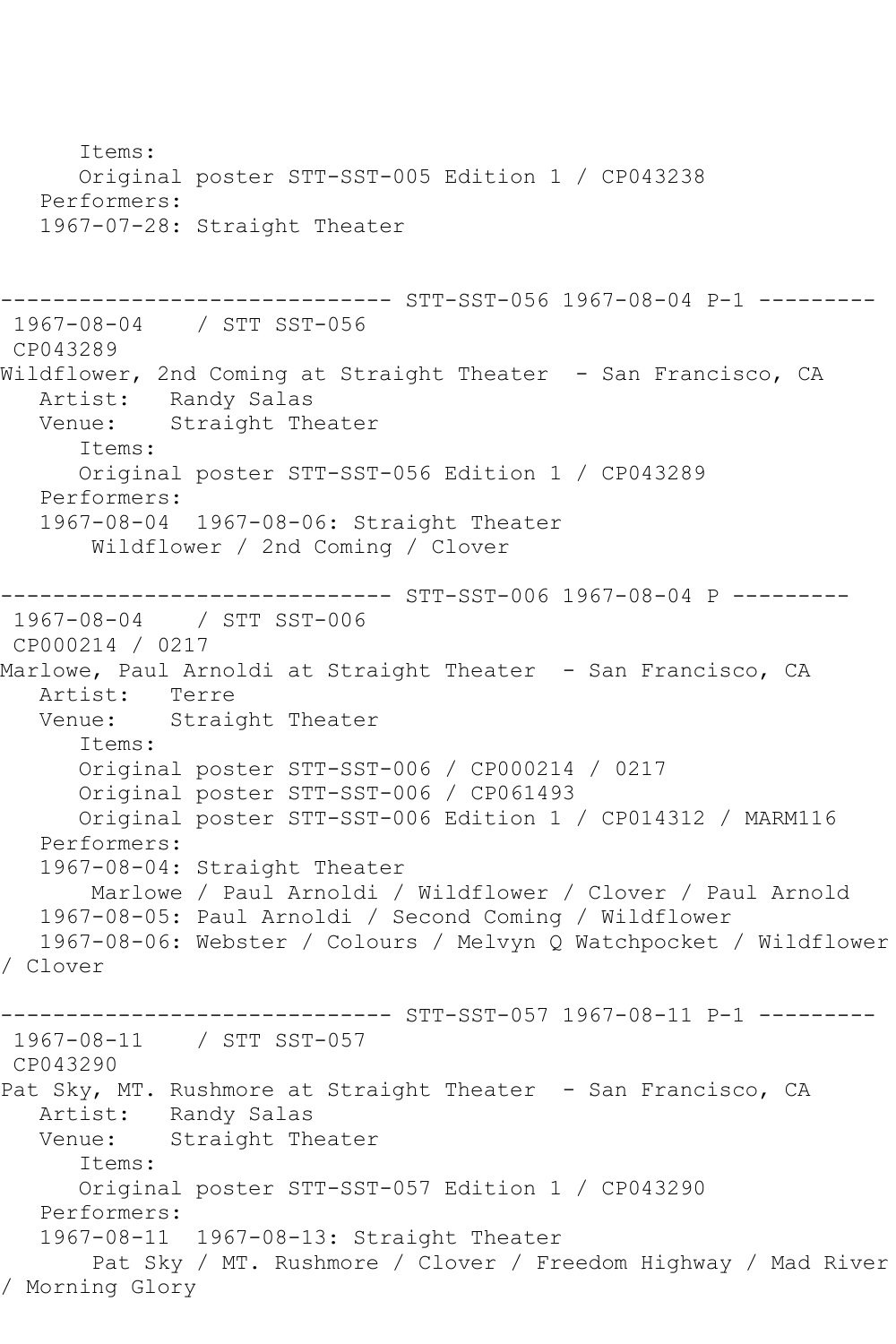------------------------------ STT-SST-007 1967-08-11 P --------- 1967-08-11 / STT SST-007 CP000215 / 0218 Pat Sky, MT. Rushmore at Straight Theater - San Francisco, CA Artist: Bob Harwayne Venue: Straight Theater Items: Original poster STT-SST-007 / CP000215 / 0218 Original poster STT-SST-007 Edition 1 / CP009912 / CS05007  $(17-1/2 \times 23)$  Performers: 1967-08-11 1967-08-13: Straight Theater Pat Sky / MT. Rushmore / Clover ------------------------------ 1967-08-11 P --------- 1967-08-11 / CP061393 Pat Sky, MT. Rushmore at Straight Theater [San Francisco, CA] Benefit: Lights by Reginald and Straight Lightning Artist: Straight Graphics Venue: Straight Theater Items: Original poster / CP061393 / CP061393 (17-1/2 x 23) Performers: 1967-08-11: Straight Theater Pat Sky / MT. Rushmore 1967-08-13: Pat Sky / Clover ------------------------------ STT-SST-008 1967-08-18 P-1 --------- 1967-08-18 / STT SST-008 Steve Miller Blues Band, 2nd Coming at Straight Theater - San Francisco, CA Artist: Chris Braga Venue: Straight Theater Items: Original poster STT-SST-008 Edition 1 / Performers: 1967-08-18 1967-08-20: Straight Theater Steve Miller Blues Band / 2nd Coming / Congress of Wonders -------------- STT-SST-013 1967-08-18 P-1 ---------1967-08-18 / STT SST-013 CP001334 / 1350 Steve Miller Blues Band, Second Coming at Straight Theater - San Francisco, CA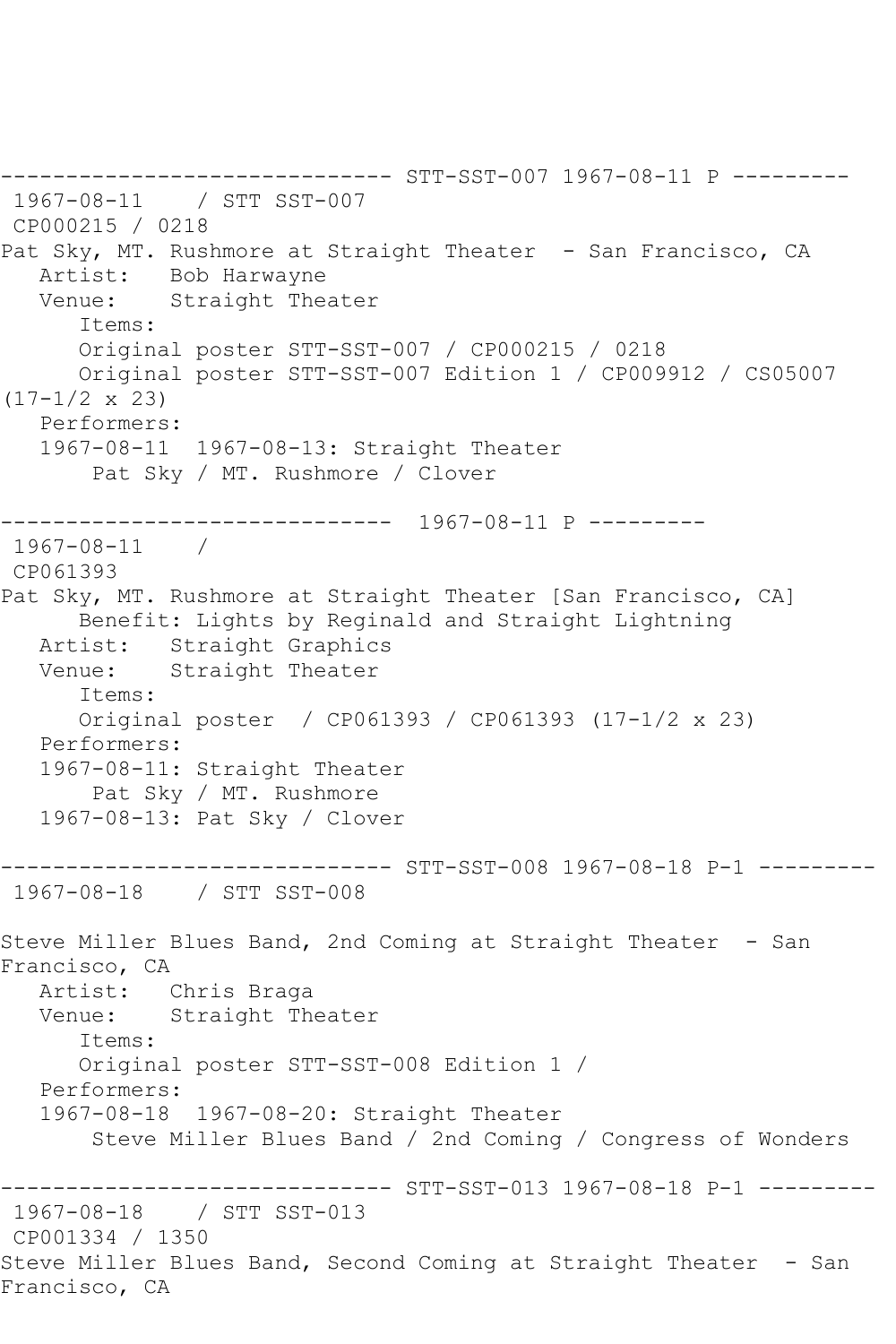Artist: Bob Harwayne Venue: Straight Theater Items: Original poster STT-SST-013 Edition 1 / CP001334 / 1350 Performers: 1967-08-18 1967-08-20: Straight Theater Steve Miller Blues Band / Second Coming / Congress of Wonders / Freedom Highway / Colors / Phoenix / Julius Ceasar / Sound: Dangerfield ------------------------------ STT-SST-058 1967-08-18 P --------- 1967-08-18 / STT SST-058 CP043291 Rock Concert: Steve Miller Blues Band, Congress of Wonders at Straight Theater - San Francisco, CA Artist: Chris Braga Venue: Straight Theater Items: Original poster STT-SST-058 / CP043291 Performers: 1967-08-18 1967-08-20: Straight Theater Steve Miller Blues Band / Congress of Wonders / Second Coming / Sound: Dangerfield ------------------------------ 1967-08-18 P --------- 1967-08-18 / CP060372 / CP060372 Steve Miller Band Blues Band, Second Coming at Straight Theater - San Francisco, CA Benefit: Lights by Reginald Straight Lighting Artist: R. Harwayne Venue: Straight Theater Items: Original poster / CP060372 / CP060372 (14 x 20) Performers: 1967-08-18 1967-08-20: Steve Miller Blues Band / Second Coming / Congress of Wonders 1967-08-19: Straight Theater ------------------------------ STT-SST-059 1967-09 P-1 ----------<br>1967-09 / STT SST-059 1967-09 / STT SST-059 CP043292 Calendar for spetember 1967: Grateful Dead at Straight Theater - San Francisco, CA Artist: Luther Greene Venue: Straight Theater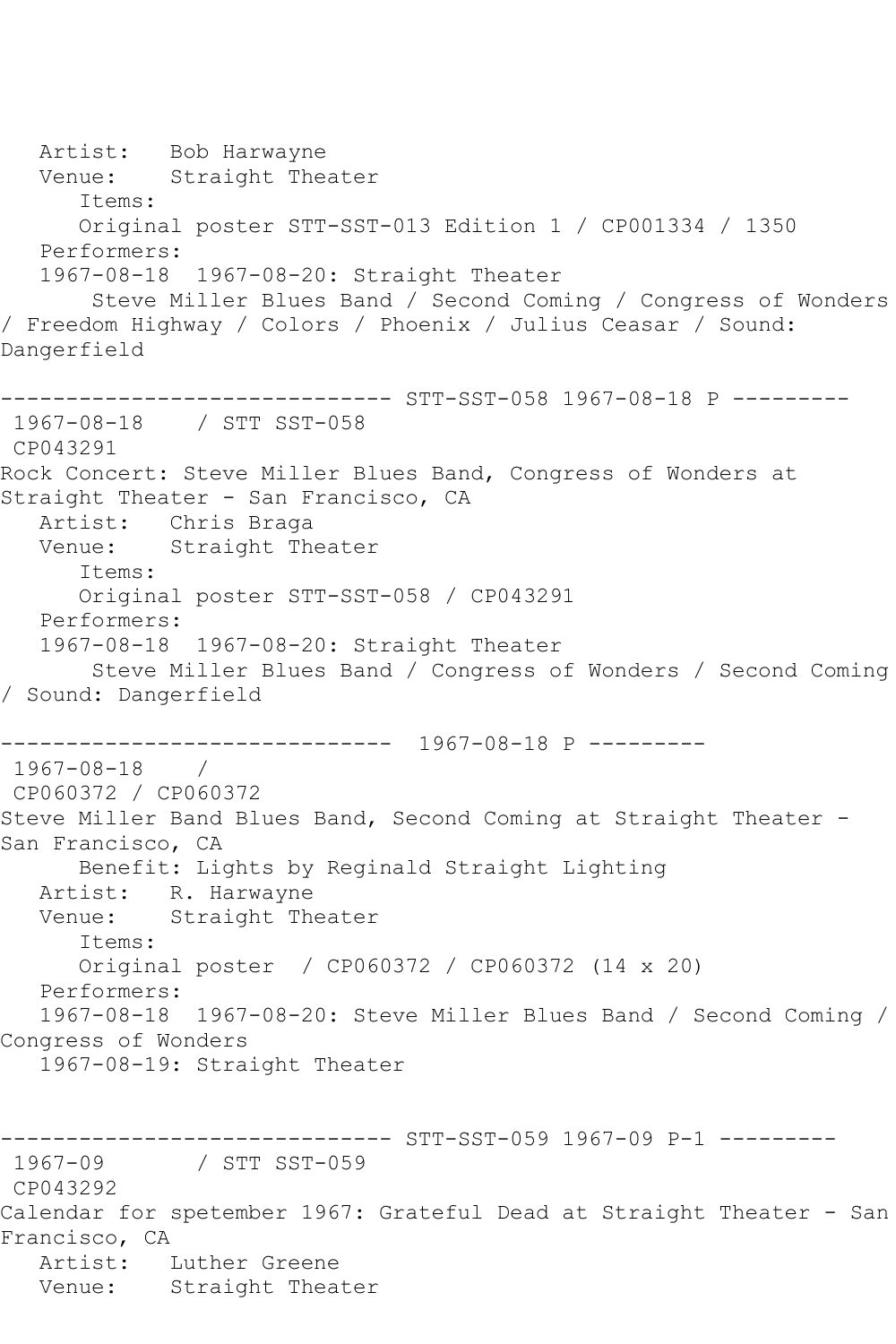Items: Original poster STT-SST-059 Edition 1 / CP043292 Performers: 1967-09: Straight Theater Grateful Dead ------------------------------ STT-SST-067 1967-09 P-1 ---------<br>1967-09 / STT SST-067 1967-09 / STT SST-067 CP001331 / 1348 Straight Theater Personnel, San Francisco, CATheater Layout of Facility and Personnel at Straight Theater Artist: Luther Greene<br>Venue: Straight Thea Straight Theater Items: Original poster STT-SST-067 Edition 1 / CP001331 / 1348 Performers: 1967-09: Straight Theater ------------------------------ STT-SST-009 2.228 1967-09-01 P-1 ---- ----- 1967-09-01 / STT SST-009 2.228 CP001166 / 1177 Big Brother and the Holding Company, Southside Sound System at Straight Theater - San Francisco, CA Notes: This item appears in the Art of Rock book, plate no. 2.228<br>Artist: Salas Artist: Venue: Straight Theater Promoter: Book: Art of Rock Items: Original poster STT-SST-009 2.228 Edition 1 / CP001166 / 1177 (17-3/16 x 21-3/4) AORPlate: 2.228 Handbill STT-SST-009 2.228 / CP001330 / 1347 AORPlate: 2.228 Performers: 1967-09-01 1967-09-03: Straight Theater Big Brother and the Holding Company / Southside Sound System / Fredom Highway / Colours / Phoenix ---------- STT-SST-010 2.221 1967-09-15 P-1 --------- 1967-09-15 / STT SST-010 2.221 CP009915 / CS05010 Steve Miller Blues Band, Sopwith Camel at Straight Theater - San Francisco, CA Notes: This item appears in the Art of Rock book, plate no. 2.221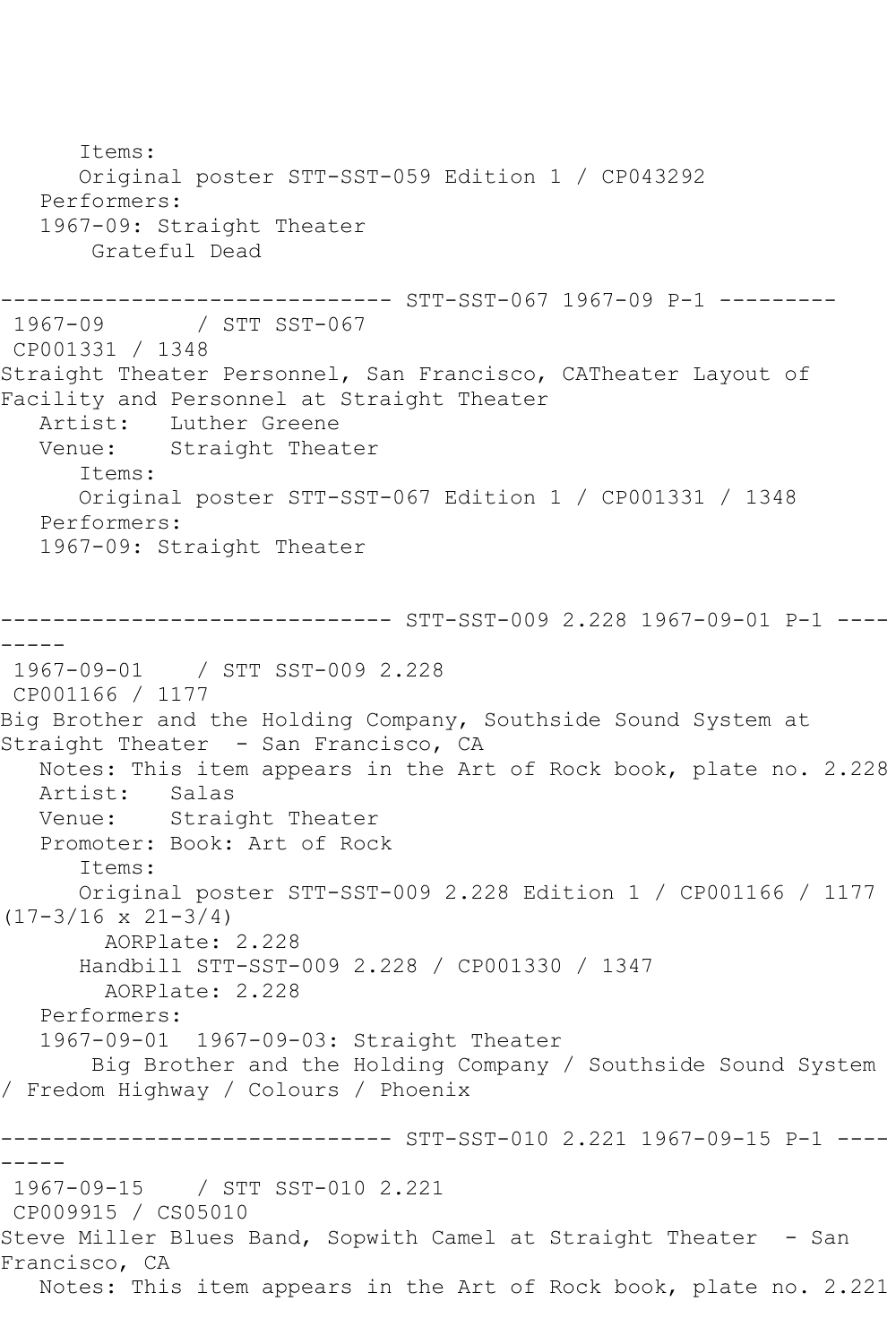Event: "Hey Joe" by Billy Roberts Artist: Randy Salas Venue: Straight Theater Promoter: Book: Art of Rock Items: Original poster STT-SST-010 2.221 / CP000100 / 0100 AORPlate: 2.221 Original poster STT-SST-010 2.221 Edition 1 / CP009915 / CS05010 (14 x 20) AORPlate: 2.221 Price: 300.00 Handbill STT-SST-010 2.221 / CP001329 / 1346 AORPlate: 2.221 Performers: 1967-09-15: Straight Theater Steve Miller Blues Band / Sopwith Camel / Billy Roberts 1967-09-16: Steve Miller Blues Band / Notes from the Underground 1967-09-17: Little Richard ------------------------------ STT-SST-011 1967-09-17 P-1 --------- 1967-09-17 / STT SST-011 CP001453 / 1475 Little Richard, Big Daddy Spencer and his Blue Flames at Straight Theater - San Francisco, CA Venue: Straight Theater Items: Original poster STT-SST-011 Edition 1 / CP001453 / 1475 (14 x 22) Performers: 1967-09-17: Straight Theater Little Richard / Big Daddy Spencer and his Blue Flames / Flamettes / Four Invaders / Little Junior Sharper / Kathy Sherman / Little Dennis ------------------------------ STT-SST-016 2.226 1967-09-21 P-1 ---- ----- 1967-09-21 / STT SST-016 2.226 CP000195 / 0199 Charlatans, Congress of Joy at Straight Theater - San Francisco, CA Notes: The Equinox of the Gods is a book by Aleister Crowley, as is the quote " Love is the Law, Love Under Will." This item appears in the Art of Rock book, plate no. 2.226 Event: The Equinox of the Gods, Love is the Law, Love Under Will Artist: Randy Salas Venue: Straight Theater Promoter: Bringers of Light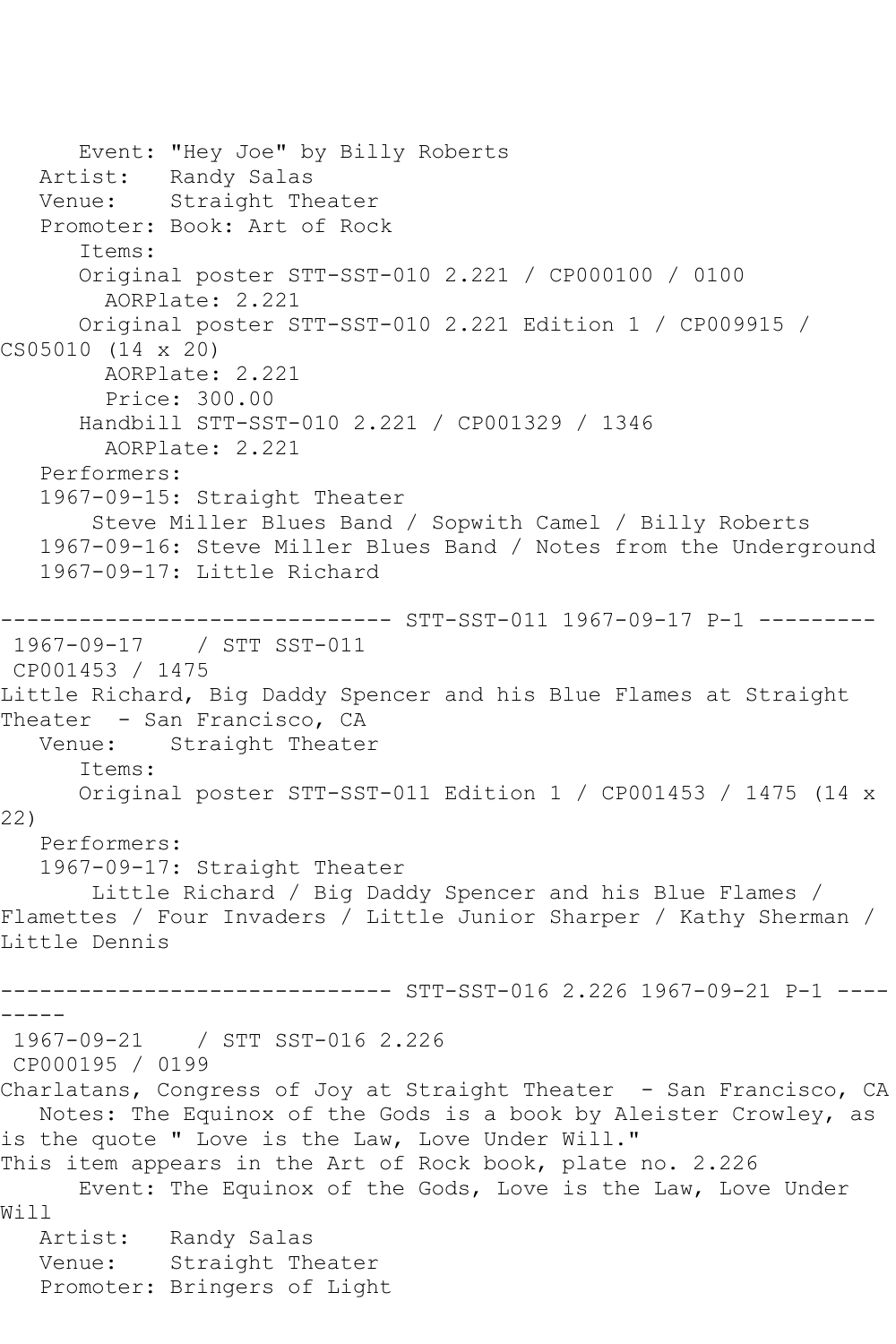Items: Original poster STT-SST-016 2.226 Edition 1 / CP000195 / 0199 Description: 1 original (20-11/16 x 28-1/2) AORPlate: 2.226 Price: 350.00 Performers: 1967-09-21: Straight Theater Charlatans / Congress of Joy / Kenneth Anger / San Francisco Mime Troupe / Duncan Company / Straight Dancers / Bobby Beauselets Powerhouse of Oz ------------------------------ STT-SST-060 1967-09-21 H --------- 1967-09-21 / STT SST-060 CP043253 Kenneth Anger, Amazing Charlatans at Straight Theater - San Francisco, CA Venue: Straight Theater Items: Handbill STT-SST-060 / CP043253 Performers: 1967-09-21: Straight Theater Kenneth Anger / Charlatans ------------------------------ STT-SST-061 1967-09-21 P --------- 1967-09-21 / STT SST-061 CP043254 Autumn Equinox Celebration, Welcome Traditional American Indians at Straight Theater Venue: Straight Theater Items: Original poster STT-SST-061 / CP043254 Performers: 1967-09-21 1967-09-24: Straight Theater ------------------------------ STT-SST-017 1967-09-24 H-1 --------- 1967-09-24 / STT SST-017 CP043254 Welcome Traditional Indians Equinox Celebration Event: Life is Grafted on a Fractured Globe of rock Straight Theater Items: Handbill STT-SST-017 Edition 1 / CP043254 Performers: 1967-09-24: Straight Theater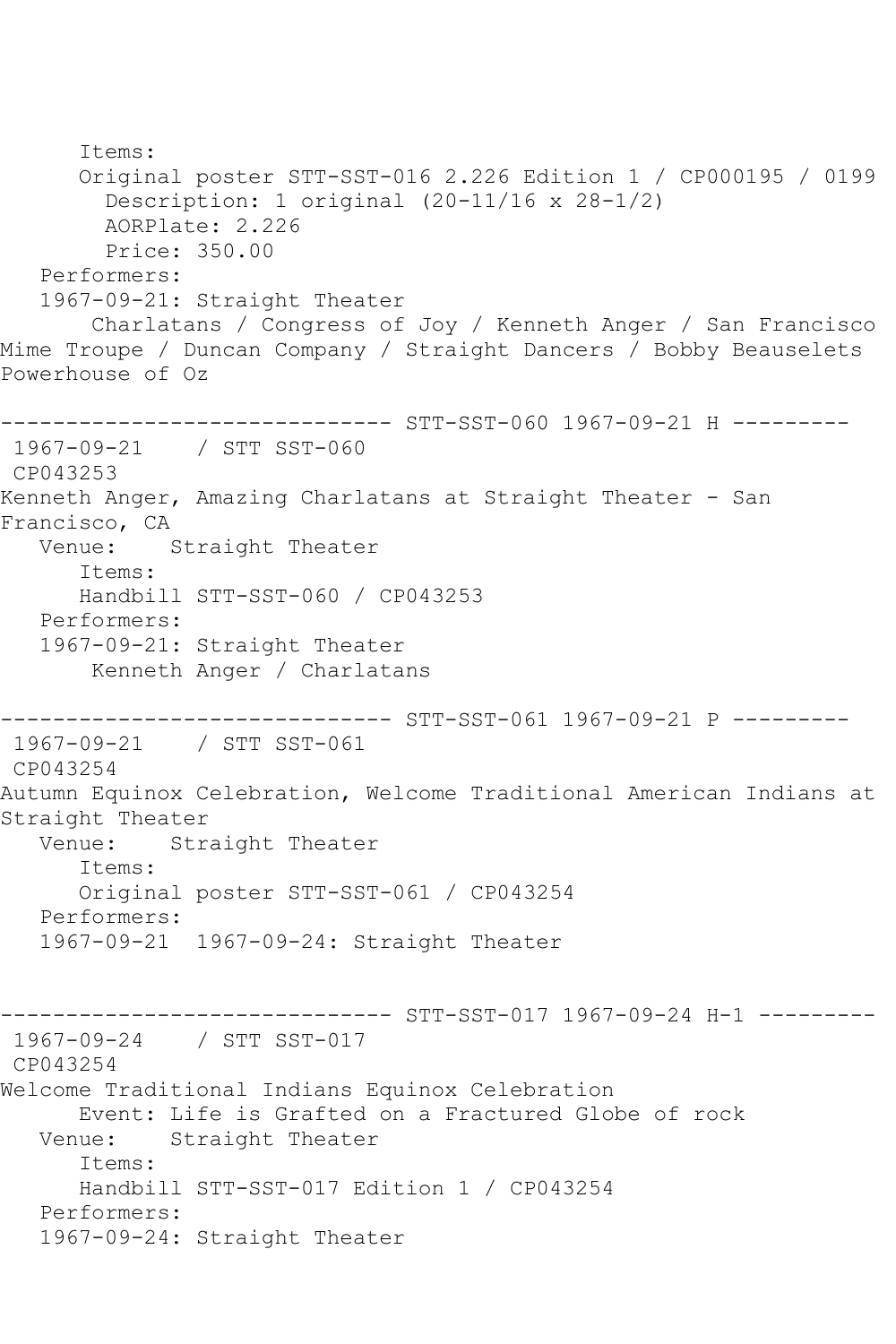------------------------------ STT-SST-012 2.224 1967-09-29 P-1 ---- ----- 1967-09-29 / STT SST-012 2.224 CP001212 / 1228 Grateful Dead, Sons of Champlin at Straight Theater - San Francisco, CA Notes: This item appears in the Art of Rock book, plate no. 2.224 Artist: Chris Braga Venue: Straight Theater Promoter: Book: Art of Rock Items: Original poster STT-SST-012 2.224 Edition 1 / CP001212 / 1228 (14 x 20) AORPlate: 2.224 Price: 600.00 Performers: 1967-09-29 1967-09-30: Straight Theater Grateful Dead / Sons of Champlin / Sound: Dangerfield ------------------------------ STT-SST-063 2.224 1967-09-29 H-1 ---- ----- 1967-09-29 / STT SST-063 2.224 CP001336 / 1352 Grateful Dead, Sons of Champlin at Straight Theater - San Francisco, CA Notes: This item appears in the Art of Rock book, plate no. 2.224 Event: Dance to the Grateful Dead Venue: Straight Theater Promoter: Book: Art of Rock Items: Handbill STT-SST-063 2.224 Edition 1 / CP001336 / 1352 AORPlate: 2.224 Price: 300.00 Performers: 1967-09-29 1967-09-30: Straight Theater Grateful Dead / Sons of Champlin ------------------------------ STT-SST-062 2.225 1967-09-29 P-1 ---- ----- 1967-09-29 / STT SST-062 2.225 CP001337 / 1353 Grateful Dead at Straight Theater - San Francisco, CA Notes: This item appears in the Art of Rock book, plate no. 2.225 Artist: Salas Venue: Straight Theater Promoter: Book: Art of Rock Items: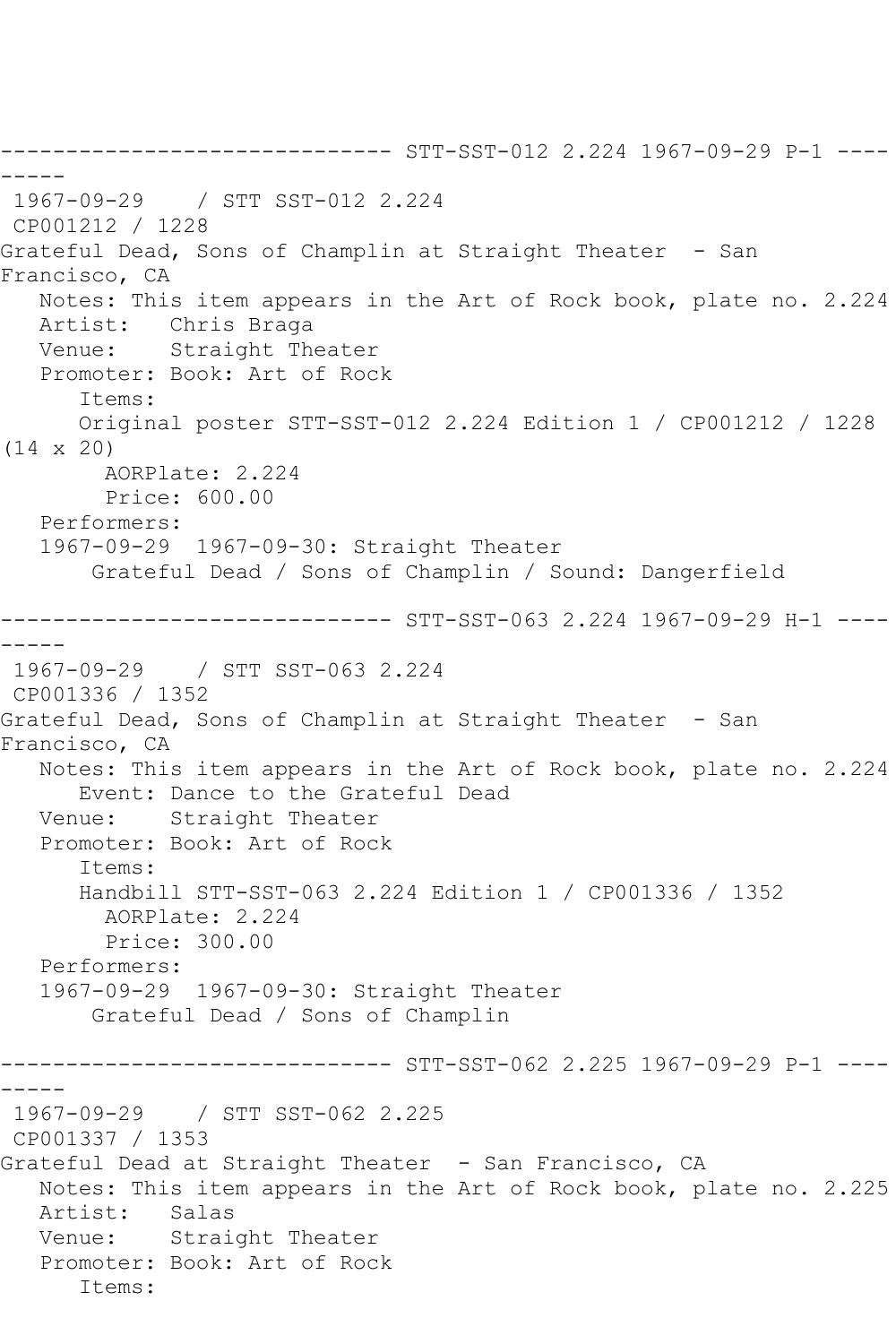Original poster STT-SST-062 2.225 Edition 1 / CP001337 / 1353 AORPlate: 2.225 Performers: 1967-09-29 1967-09-30: Straight Theater Grateful Dead ------------------------------ STT-SST-065 1967-10 P-1 ---------<br>1967-10 / STT SST-065 1967-10 / STT SST-065 CP043296 McDuck, Movies for October 1967 at Straight Theater - San Francisco, CA Artist: Luther Greene<br>Venue: Straight Thea Straight Theater Items: Original poster STT-SST-065 Edition 1 / CP043296 Performers: 1967-10: Straight Theater ------------------------------ STT-SST-068.1 1967-10-04 P-1 -------- - 1967-10-04 / STT SST-068.1 CP043298 Anonymous Artists of America (AAA), Initial Shock at Straight Theater - San Francisco, CA Venue: Straight Theater Items: Original poster STT-SST-068.1 Edition 1 / CP043298 Performers: 1967-10-04 1967-10-05: Straight Theater Anonymous Artists of America (AAA) / Initial Shock / Poets ------------------------------ STT-SST-068 1967-10-05 P --------- 1967-10-05 / STT SST-068 CP043299 DR. David Smith, Mad River at Straight Theater - San Francisco, CA Benefit: Benefit for HA Free Medical Clinic at the Straight Theater Venue: Straight Theater Items: Original poster STT-SST-068 / CP043299 Handbill STT-SST-068 Edition 1 / CP043297 Performers: 1967-10-05: Straight Theater DR. David Smith / Mad River

------------------------------ STT-SST-013 1967-10-13 P ---------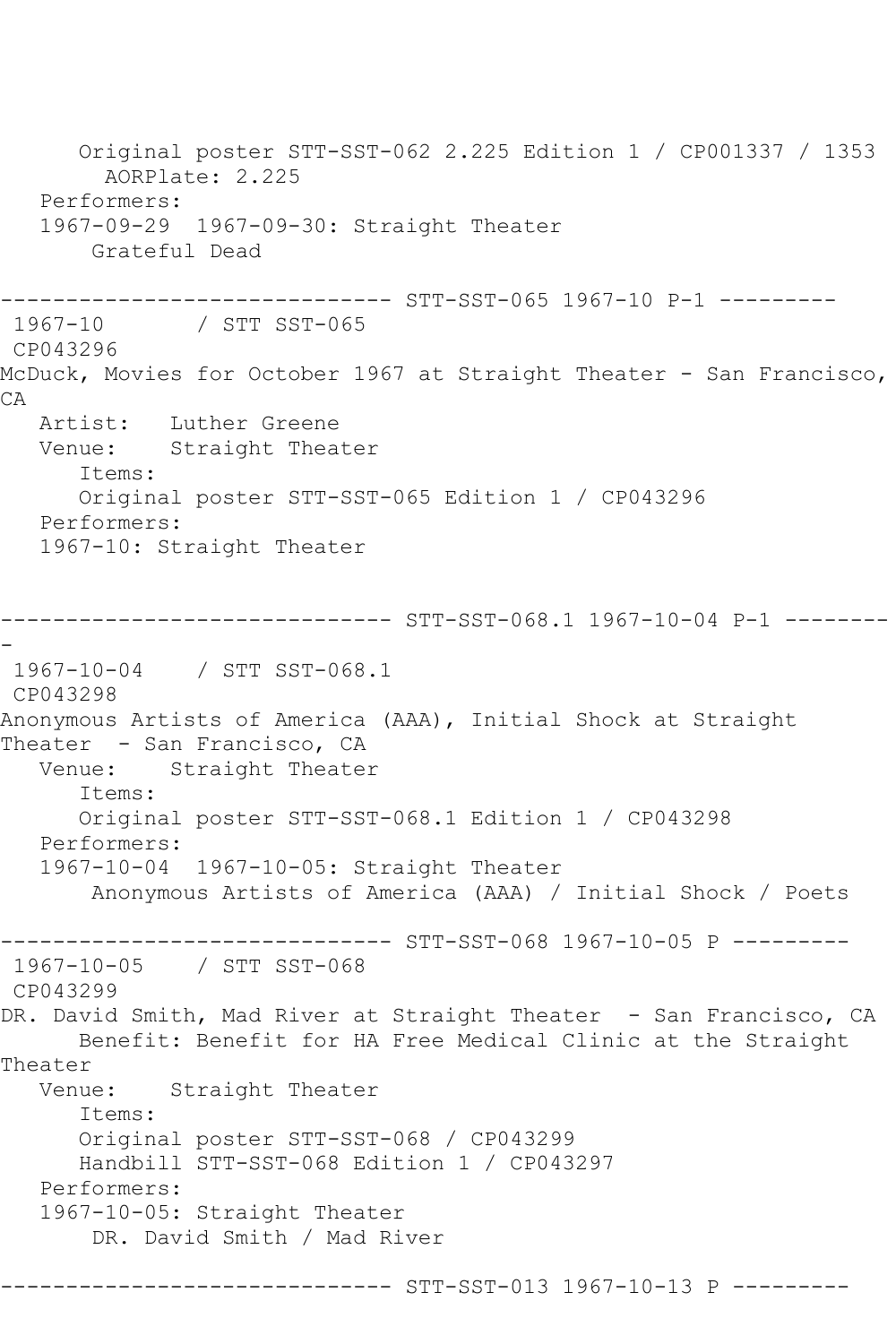1967-10-13 / STT SST-013 CP061389 Kaleidoscope, Lightnin' Hopkins at Straight Theater - San Francisco, CA Event: Environmental Dance Classes<br>Artist: Chris Braga Artist: Chris Braga<br>Venue: Straight The Straight Theater Items: Original poster STT-SST-013 / CP061389 (16-3/16 x 22) Original poster STT-SST-013 / CP700209 (16-3/16 x 22) Original poster STT-SST-013 Edition 1 / CP000115 / 0116 (16- 3/16 x 22) Performers: 1967-10-13: Straight Theater Kaleidoscope / Lightnin' Hopkins / Martha's Laundry / Sound: Dangerfield ------------------------------ 1967-10-13 P ---------  $1967 - 10 - 13$ CP061389 Kaleidoscope, Lightning Hopkins at Straight Theater [San Francisco, CA] Benefit: Lights by the Aerial Transport Company and Straight Theater / Caitlin Huggins Head Instructress Artist: C. Braga<br>Venue: Straight Straight Theater Items: Original poster / CP061389 / CP061389 (16-1/4 x 22-1/2) Performers: 1967-10-13: Straight Theater Kaleidoscope / Lightning Hopkins / Martha's Laundry ----------------------------- STT-SST-066 1967-10-20 P-1 ---------<br>1967-10-20 / STT SST-066 1967-10-20 / STT SST-066 CP001332 / 1349 Charlatans, Congress of Wonders at Straight Theater - San Francisco, CA<br>Artist: I Luther Greene Venue: Straight Theater Items: Original poster STT-SST-066 Edition 1 / CP001332 / 1349 Performers: 1967-10-20 1967-10-21: Straight Theater Charlatans / Congress of Wonders / Ann Halprin / Soft Pretzel ------------------------------ STT-SST-015 1967-10-20 P-1 --------- 1967-10-20 / STT SST-015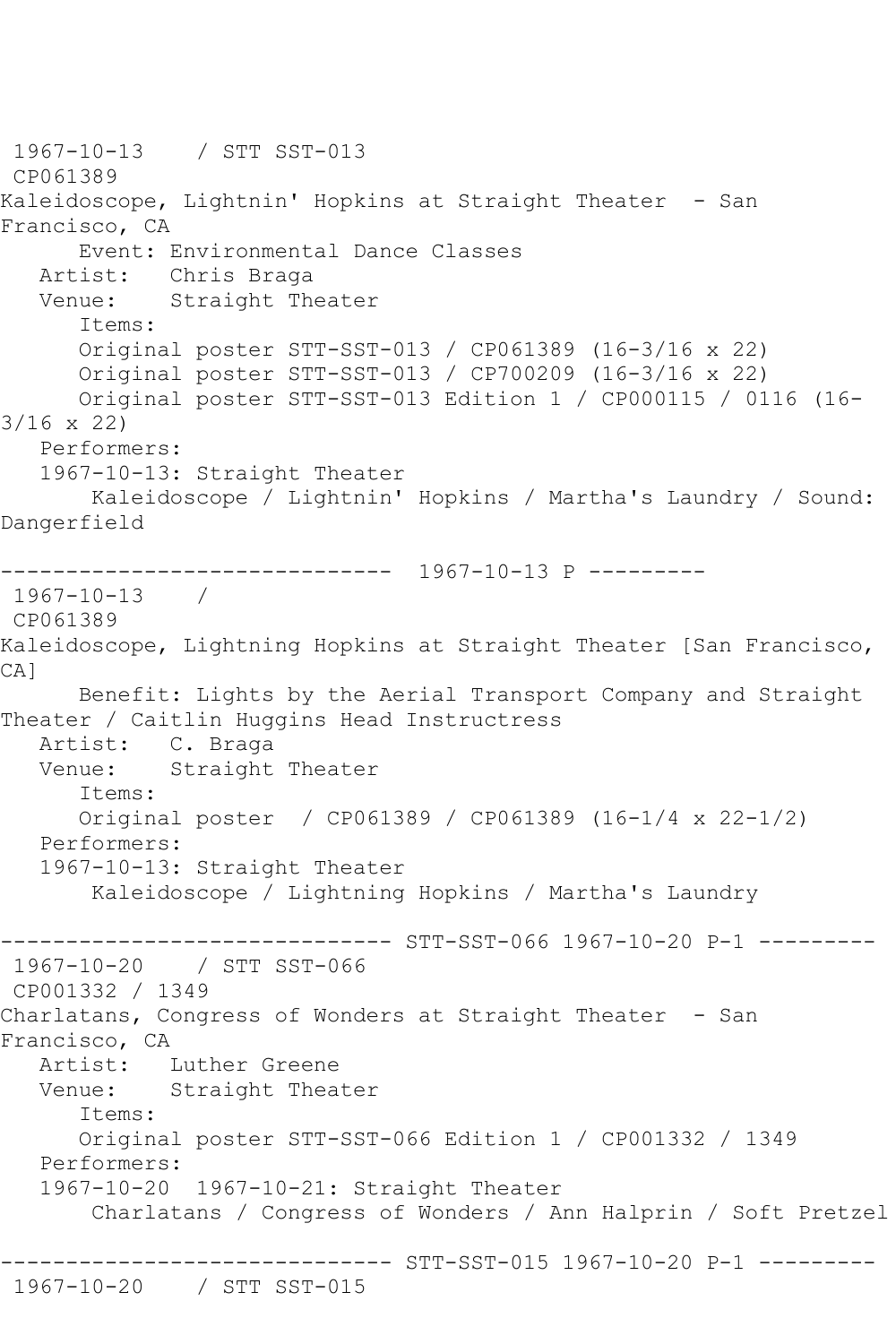CP009913 / CS05008 Charlatans, Ann Halprin at Straight Theater - San Francisco, CA Artist: Luther Greene Venue: Straight Theater Promoter: Rolotorium Items: Original poster STT-SST-015 Edition 1 / CP009913 / CS05008  $(16-1/2 \times 22-1/2)$  STT-SST-015 / CP000735 / 0749 Performers: 1967-10-20 1967-10-21: Straight Theater Charlatans / Ann Halprin / Congress of Wonders / Original Soft Pretzel / Kinetic Catalyst ------------------------------ 1967-10-20 P --------- 1967-10-20 / CP061465 Charlatans, Congress of Wonders at Straight Theater [San Francisco, CA] Benefit: Lights by Aerial Transit Artist: L. G. Venue: Straight Theater Items: Original poster / CP061465 / CP061465 (16-1/2 x 22-1/2) Performers: 1967-10-20 1967-10-21: Straight Theater Charlatans / Congress of Wonders / Original Soft Pretzel / Ann Halprin ------------------------------ STT-SST-069 1967-10-22 H-1 --------- 1967-10-22 / STT SST-069 Charlie Musselwhite, J. Handy at Straight Theater - San Francisco, CA Benefit: Benefit for the Shire School at the Straight Theater Venue: Straight Theater Items: Handbill STT-SST-069 Edition 1 / Performers: 1967-10-22: Straight Theater Charlie Musselwhite / J. Handy ------------------------------ STT-SST-018 1967-10-23 P-1 --------- 1967-10-23 / STT SST-018 CP043255 Lady AOT and Kantan, Noh Plays at the Straight Theater Notes: B&W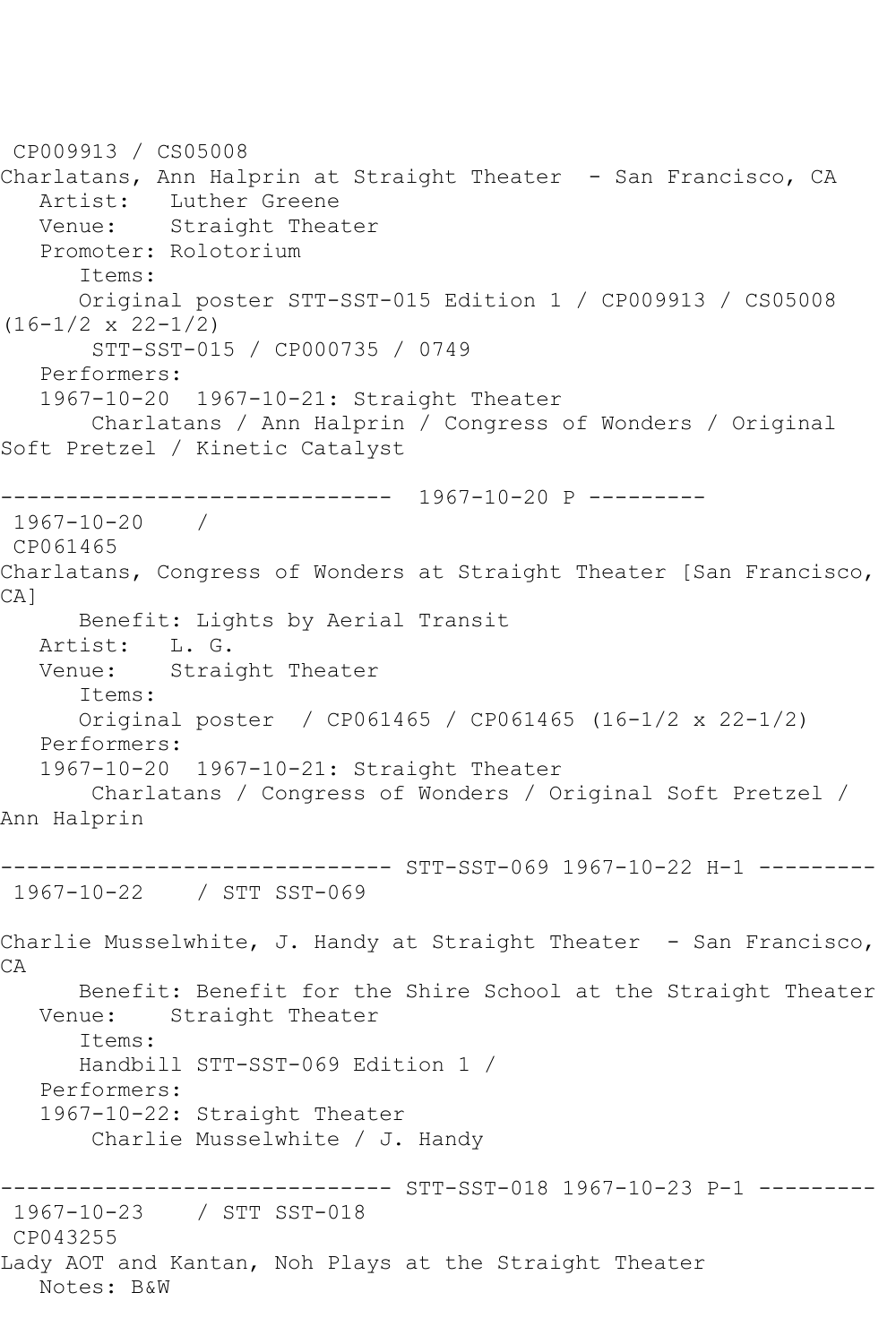Artist: Chris Braga Venue: Straight Theater Items: Original poster STT-SST-018 Edition 1 / CP043255 Performers: 1967-10-23 1967-11-05: Straight Theater ------------------------------ STT-SST-014 2.222 1967-10-27 P-1 ---- ----- 1967-10-27 / STT SST-014 2.222 CP009914 / CS05009 Charlie Musselwhite, Charlie at Straight Theater - San Francisco, CA Notes: This item appears in the Art of Rock book, plate no. 2.222 Event: Kinetic Event Dance Class Artist: Terre Venue: Straight Theater Promoter: Book: Art of Rock Items: Original poster STT-SST-014 2.222 Edition 1 / CP009914 / CS05009 (17-1/2 x 22-1/2) AORPlate: 2.222 STT-SST-014 2.222 / CP001390 / 1406 AORPlate: 2.222 STT-SST-014 2.222 / CP014316 / MARM120 AORPlate: 2.222 Performers: 1967-10-27 1967-10-28: Straight Theater Charlie Musselwhite / Charlie / Wildflower / Preston Webster and Company ------------------------------ STT-SST-019 1967-11-03 P-1 --------- 1967-11-03 / STT SST-019 CP000751 / 0765 Incredible Fish, P.H. Phactor at Straight Theater - San Francisco, CA Artist: Lulu Venue: Straight Theater Items: Original poster STT-SST-019 Edition 1 / CP000751 / 0765 (17-  $1/2 \times 22 - 1/2$  Performers: 1967-11-03 1967-11-04: Straight Theater Incredible Fish / P.H. Phactor / Congress of Wonders / Ann Halprin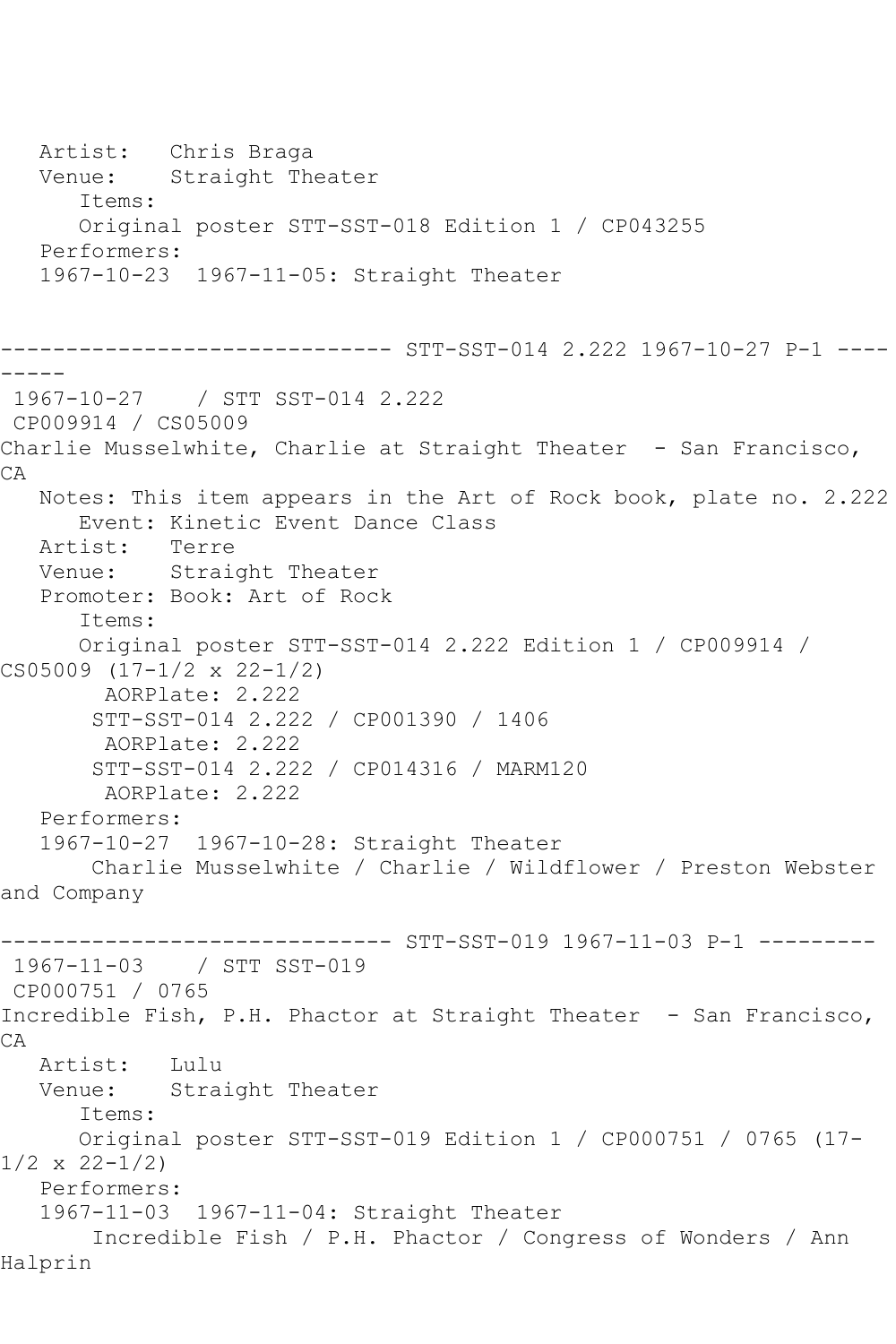------------------------------ 1967-11-03 P --------- 1967-11-03 / CP061388 / CP061388 Fish, P. H. Phactor Jug Band at Straight Theater [San Francisco, CA] Benefit: Kinetic Dance Happening / Lights by Straight Lighting<br>ist: Lulu Artist: Venue: Straight Theater Items: Original poster / CP061388 / CP061388 (17-1/2 x 22-3/8) Performers: 1967-11-03 1967-11-04: Straight Theater Fish / P. H. Phactor Jug Band / Congress of Wonders / Ann Halprin ------------------------------ STT-SST-020 2.219 1967-11-05 P-1 ---- ----- 1967-11-05 / STT SST-020 2.219 CP001919 / 1941 The End of the War at Straight Theater - San Francisco, CA Notes: This item appears in the Art of Rock book, plate no. 2.219 Event: End of The War Dance Venue: Straight Theater Promoter: Book: Art of Rock Items: Original poster STT-SST-020 2.219 Edition 1 / CP001919 / 1941 (15-1/2 x 22) AORPlate: 2.219 Performers: 1967-11-05: Straight Theater ------------------------------ STT-SST-070 1967-11-05 H --------- 1967-11-05 / STT SST-070 CP043300 The end of the War at the Straight Theater Venue: Straight Theater Items: Handbill STT-SST-070 / CP043300 Performers: 1967-11-05: Straight Theater ------------------------------ STT-SST-071 1967-11-12 P-1 --------- 1967-11-12 / STT SST-071 CP043301 Luther Greene, Old Lady at Straight Theater - San Francisco, CA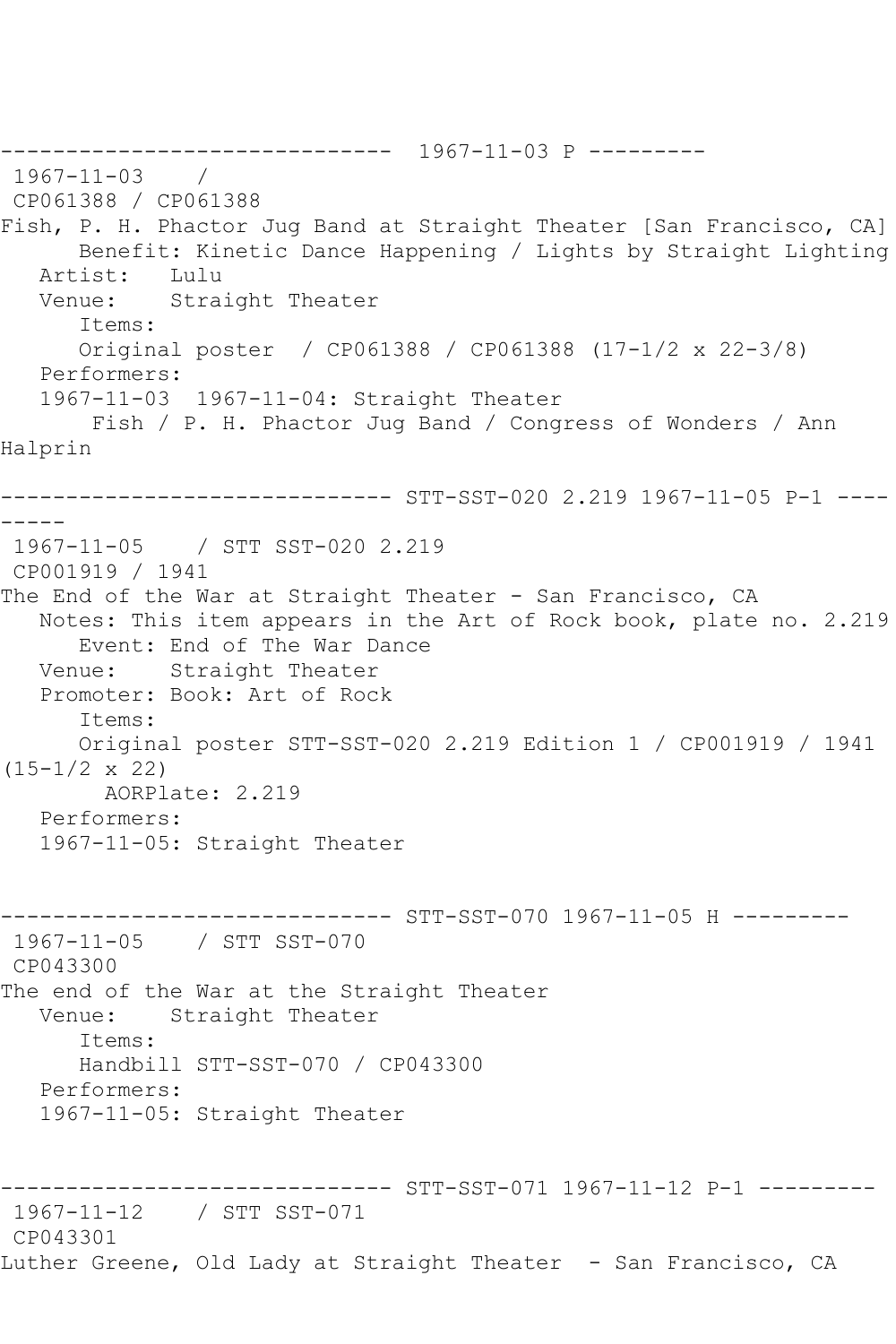Benefit: Movie Monster Benefit for Canyon CInema at the Straight Theater Artist: Luther Greene Venue: Straight Theater Items: Original poster STT-SST-071 Edition 1 / CP043301 Performers: 1967-11-12: Straight Theater Luther Greene / Old Lady ------------------------------ STT-SST-072 1967-11-14 H-1 --------- 1967-11-14 / STT SST-072 CP043302 Quicksilver Messenger Service, John Fahey at Straight Theater - San Francisco, CA Artist: Hillel Resner Venue: Straight Theater Items: Handbill STT-SST-072 Edition 1 / CP043302 Performers: 1967-11-14 1967-11-16: Straight Theater Quicksilver Messenger Service / John Fahey ------------------------------ STT-SST-073 1967-11-18 H-1 --------- 1967-11-18 / STT SST-073 Emperor Jones, Jack De Govia at Straight Theater - San Francisco, CA Venue: Straight Theater Items: Handbill STT-SST-073 Edition 1 / Performers: 1967-11-18: Straight Theater Jack De Govia ------------------------------- STT-SST-022 1967-12 P-1 ----------<br>1967-12 / STT SST-022 1967-12 / STT SST-022 CP051544 / THJME0224 The Blossom, a Play by Michael McClure Artist: Randy Salas<br>Venue: Straight The Straight Theater Items: Original poster STT-SST-022 Edition 1 / CP051544 / THJME0224 Performers: 1967-12: Straight Theater Orange / Billy the Kid / Blossom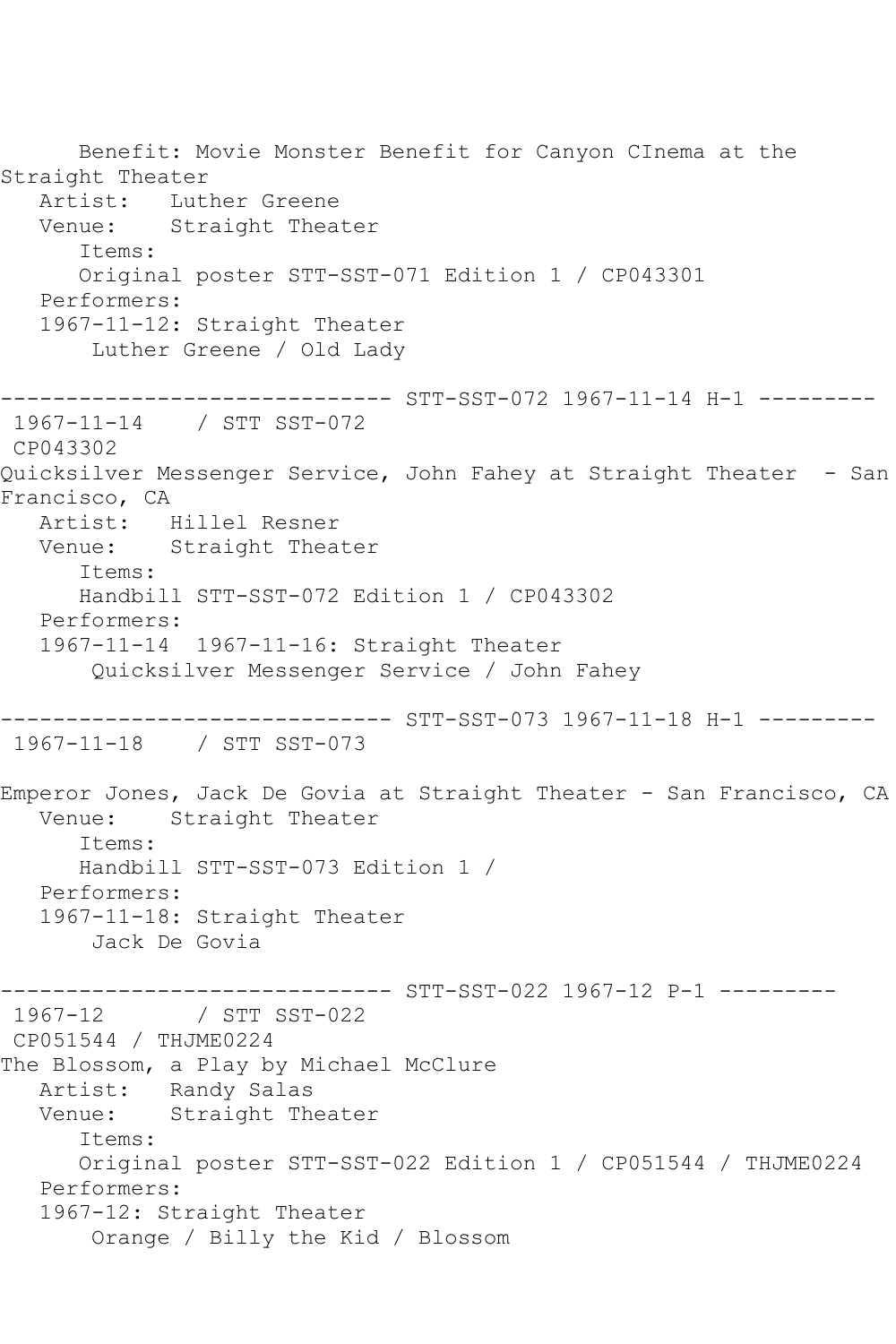------------------------------ STT-SST-074 2.218 1967-12-01 P-1 ---- ----- 1967-12-01 / STT SST-074 2.218 CP003152 / A2 218 Mad River, Santana Blues Band at Straight Theater - San Francisco, CA Notes: This item appears in the Art of Rock book, plate no. 2.218 Artist: Chris Braga Venue: Straight Theater Promoter: Book: Art of Rock Items: Original poster STT-SST-074 2.218 Edition 1 / CP003152 / A2 218 AORPlate: 2.218 STT-SST-074 2.218 / NONE / 218 AORPlate: 2.218 Performers: 1967-12-01: Straight Theater Mad River / Carlos Santana ------------------------------ STT-SST-075 1967-12-06 H --------- 1967-12-06 / STT SST-075 CP051544 Michael McClure's The Blossom at Straight Theater - San Francisco, CA Venue: Straight Theater Items: Handbill STT-SST-075 / CP051544 Description: orange Performers: 1967-12-06: Straight Theater ------------------------------ STT-SST-076 1967-12-18 H-1 --------- 1967-12-18 / STT SST-076 CP043304 MT. Rushmore, Clover at Straight Theater - San Francisco, CA Artist: Terre Venue: Straight Theater Items: Handbill STT-SST-076 Edition 1 / CP043304 Performers: 1967-12-18 1967-12-23: Straight Theater MT. Rushmore / Clover / Balck Swan / Blossom ------------------------------ STT-SST-021 2.230 1967-12-26 P-1 ----

-----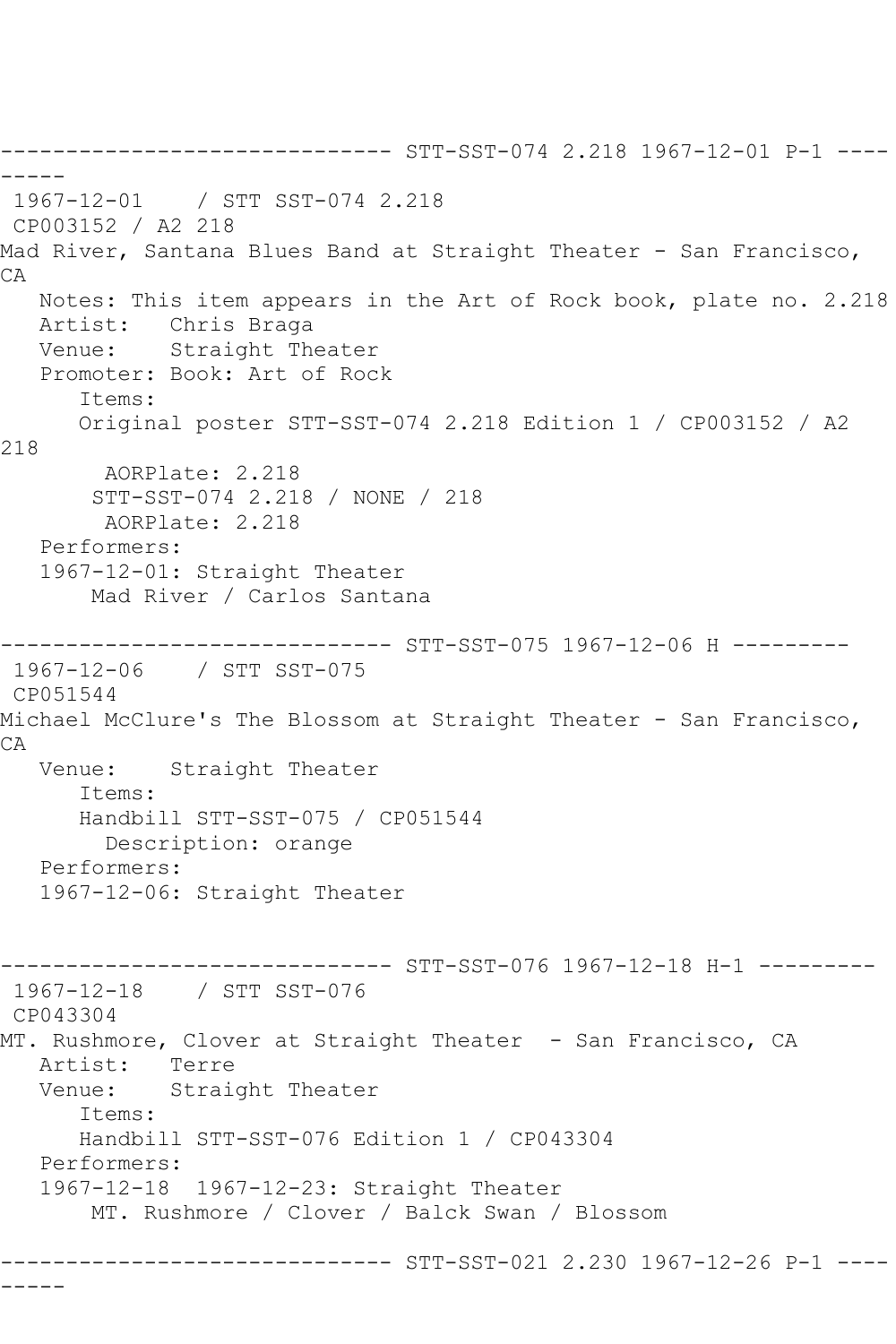```
1967-12-26 / STT SST-021 2.230
CP005798 / CP01047
Grope For Peace: at Straight Theater - San Francisco, CA
   Notes: Straight Theater poster #31
This item appears in the Art of Rock book, plate no. 2.230
   Private Notes: * B+/B $1000 CHECK
      Benefit: 2nd Annual Grope for Peace
       Series: A Bail-fund Benefit
   Artist: Rick Griffin
   Venue: Straight Theater
   Promoter: Mystic Research Foundation
       Items:
      Original poster STT-SST-021 2.230 Edition 1 / CP005798 / 
CP01047
         Description: 1 original (19-3/16 x 27-3/4)
        AORPlate: 2.230 
        Price: 1000.00
        STT-SST-021 2.230 / CP001243 / 1258
         AORPlate: 2.230 
   Performers:
   1967-12-26: Straight Theater
        Flying Tibetan Phurba
------------------------------ STT-SST-078 1967-12-31 H-1 ---------
1967-12-31 / STT SST-078
CP043305
Charlatans, Salvation at Straight Theater - San Francisco, CA
   Venue: Straight Theater
       Items:
      Handbill STT-SST-078 Edition 1 / CP043305
   Performers:
   1967-12-31: Straight Theater
       Charlatans / Salvation / Clover
                      --------- STT-SST-079 1968-01-09 P-1 ---------
1968-01-09 / STT SST-079
CP001339 / 1355
Allmen Joy, Notes from the Underground at Straight Theater - San 
Francisco, CA<br>Artist: Terre
  Artist:<br>Venue:
           Straight Theater
       Items:
       Original poster STT-SST-079 Edition 1 / CP001339 / 1355
   Performers:
   1968-01-09 1968-01-13: Straight Theater
        Allmen Joy / Notes from the Underground / Womb
```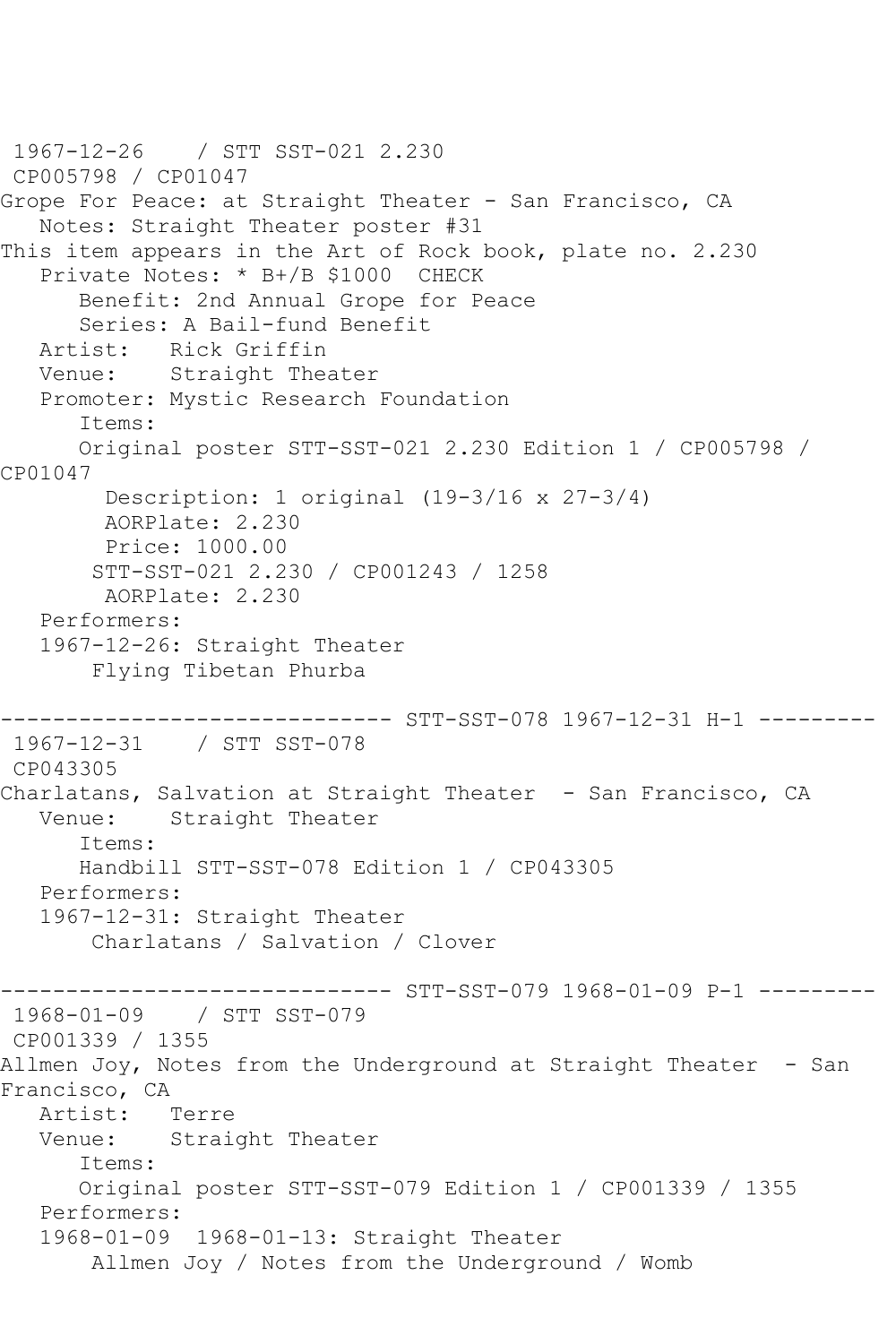------------------------------ STT-SST-080 1968-01-23 P-1 --------- 1968-01-23 / STT SST-080 CP000343 / 0347 Red Desert, Charlatans at Straight Theater - San Francisco, CA Notes: "Red Desert" is the Antonionni film Artist: Venue: Straight Theater Items: Original poster STT-SST-080 Edition 1 / CP000343 / 0347 Performers: 1968-01-23 1968-01-25: Straight Theater Red Desert / Charlatans 1968-01-26 1968-01-27: Sons of Champlin / Mad River / Peace ------------------------------ STT-SST-081 1968-01-30 P-1 --------- 1968-01-30 / STT SST-081 CP001338 / 1354 Santana, MT. Rushmore at Straight Theater - San Francisco, CA Artist: Chris Braga Venue: Straight Theater Items: Original poster STT-SST-081 Edition 1 / CP001338 / 1354 Performers: 1968-01-30 1968-02-03: Straight Theater Carlos Santana / MT. Rushmore / La Dolce Vita / MT. Rushmore / Phoenix / Martha's Laundry / Doug Williams ------------------------------ 1968-02-27 P --------- 1968-02-27 / Allmen Joy, Charlie Musselwhite at Straight Theater - San Francisco, CA<br>Venue: Straight Theater Items: Original poster / Performers: 1968-02-27: Straight Theater Allmen Joy / Charlie Musselwhite / Carlos Santana ------------------------------ STT-SST-082 1968-03-12 P-1 --------- 1968-03-12 / STT SST-082 CP043306 MT. Rushmore, Flamin' Groovies at Straight Theater - San Francisco, CA Artist: Chris Braga Venue: Straight Theater Items: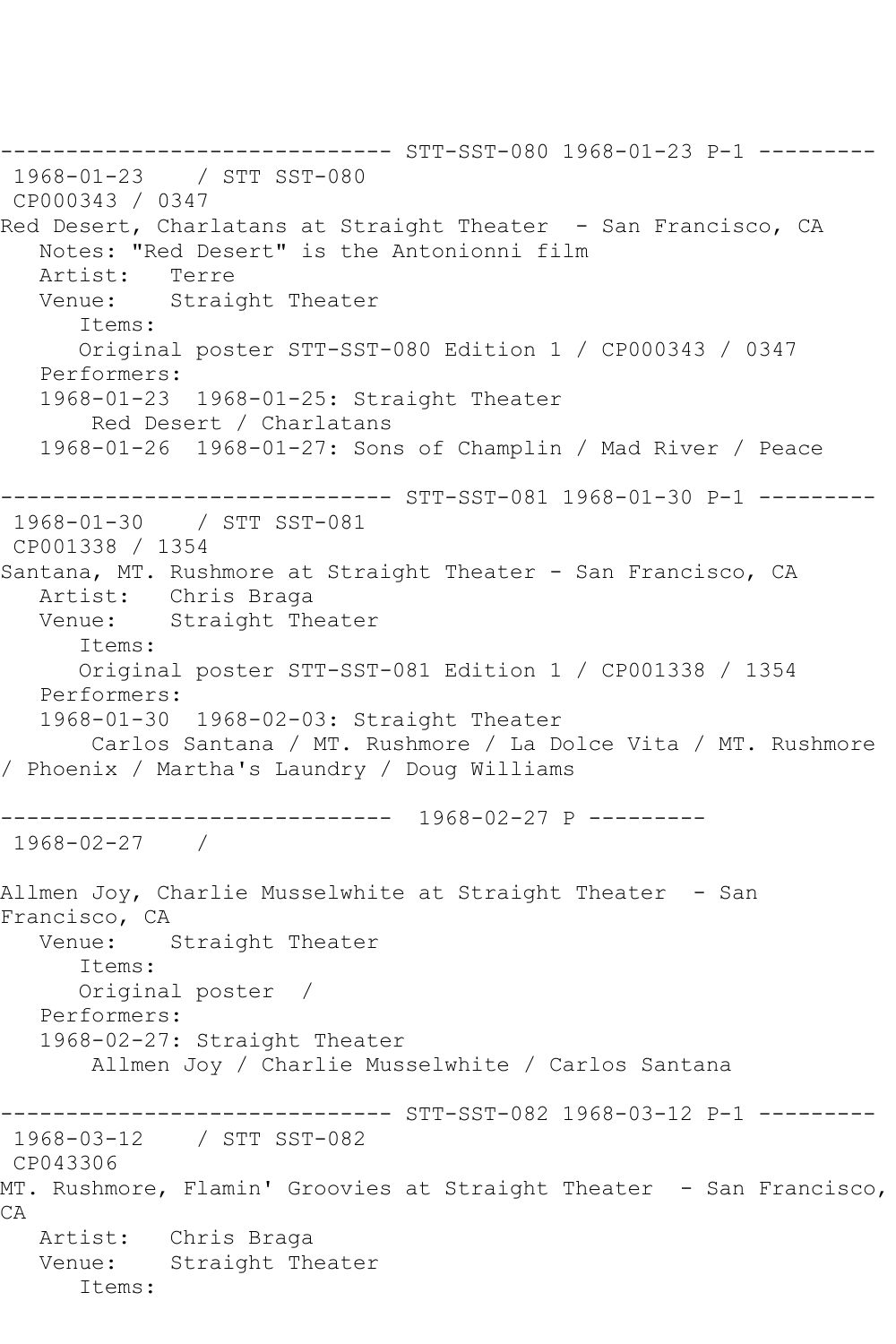Original poster STT-SST-082 Edition 1 / CP043306 Performers: 1968-03-12 1968-03-16: Straight Theater MT. Rushmore / Flamin' Groovies / Initial Shock / Allmen Joy / Liberty Street / Wedge Womb ------------------------------ STT-SST-023 1968-03-19 P --------- 1968-03-19 / STT SST-023 CP030033 / NB10062 Kaleidoscope, James Cotton at Straight Theater Artist: San Andreas Fault<br>Venue: Straight Theater Straight Theater Items: Original poster STT-SST-023 / CP030033 / NB10062 Original poster STT-SST-023 Edition 1 / CP022036 / XP19680321D Performers: 1968-03-19 1968-03-21: Straight Theater Kaleidoscope / James Cotton Blues Band / Mint Tatoo / It's a Beautiful Day ------------------------------ STT-SST-084 1968-04-05 H-1 --------- 1968-04-05 / STT SST-084 CP043308 Beatles, Magical Mystery Tour at Straight Theater - San Francisco, CA Venue: Straight Theater Items: Handbill STT-SST-084 Edition 1 / CP043308 Performers: 1968-04-05: Straight Theater ------------------------------ STT-SST-085 1968-04-07 P-1 --------- 1968-04-07 / STT SST-085 CP000549 / 0554 Charlatans, Flamin' Groovies at Straight Theater - San Francisco, CA Event: The Straight Sheet #1 Artist: Paul Brown<br>Venue: Straight T Straight Theater Items: Original poster STT-SST-085 Edition 1 / CP000549 / 0554 Performers: 1968-04-07: Straight Theater Charlatans / Flamin' Groovies ------- STT-SST-026 1968-04-21 H-1 --------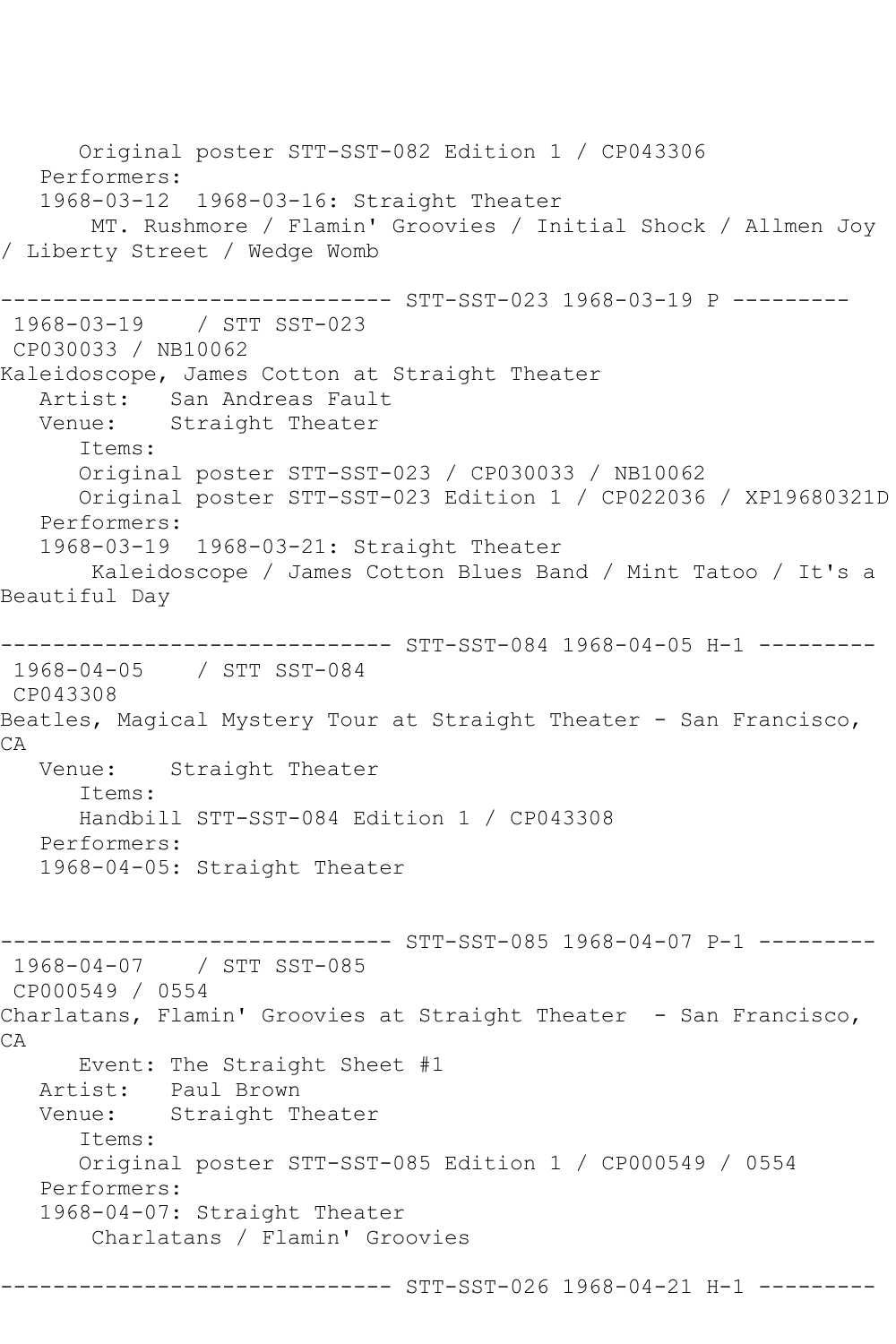1968-04-21 / STT SST-026 Malachi Favors, Ashok Fakair at Straight Theater - San Francisco, CA Venue: Straight Theater Items: Handbill STT-SST-026 Edition 1 / Description: B&W Performers: 1968-04-21: Straight Theater Malachi Favors / Ashok Fakair ------------------------------ STT-SST-086 1968-04-24 P-1 --------- 1968-04-24 / STT SST-086 CP000500 / 0505 Time Again, Big Brother and the Holding Company at Straight Theater - San Francisco, CA Notes: San Andreas Fault Benefit: Save the Straight Theater Artist: San Andreas Fault Venue: Straight Theater Items: Original poster STT-SST-086 Edition 1 / CP000500 / 0505 Performers: 1968-04-24: Straight Theater Time Again / Big Brother and the Holding Company / Sons of Champlin / Congress of Wonders / Curley Cooke's Hurdy Gurdy Band / Indian Head Band / Ace of Cups / Phoenix ------------------------------ STT-SST-083 1968-05-02 P-1 --------- 1968-05-02 / STT SST-083 CP043307 State of the Straight at Straight Theater - San Francisco, CA<br>Venue: Straight Theater Straight Theater Items: Original poster STT-SST-083 Edition 1 / CP043307 Performers: 1968-05-02: Straight Theater ------------- STT-SST-087 1968-05-03 P-1 -------1968-05-03 / STT SST-087 CP043309 Sons of Champlin, Country Weather at Straight Theater - San Francisco, CA Venue: Straight Theater Items: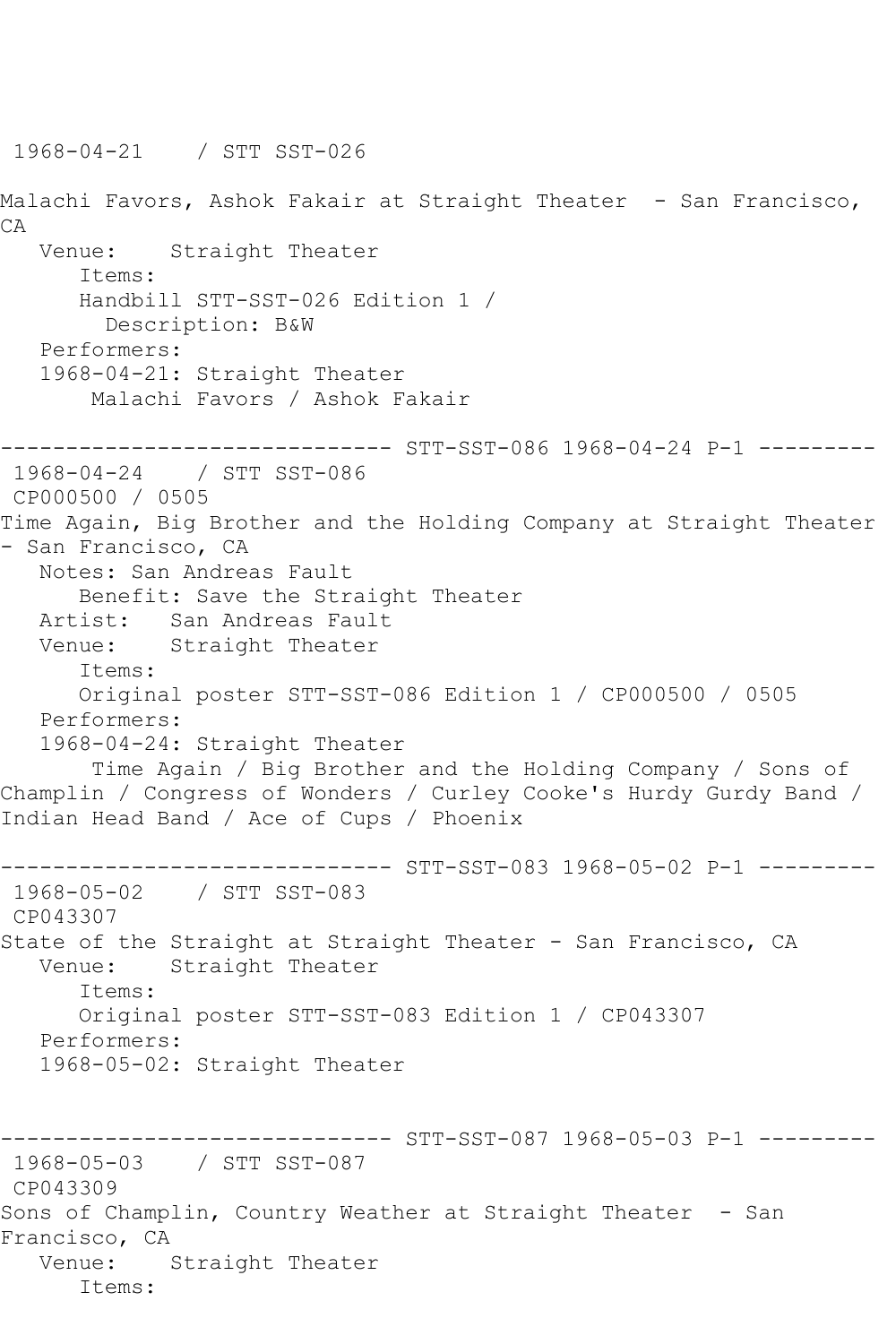Original poster STT-SST-087 Edition 1 / CP043309 Performers: 1968-05-03 1968-05-04: Straight Theater Sons of Champlin / Country Weather ------------------------------ STT-SST-088 1968-05-07 P-1 --------- 1968-05-07 / STT SST-088 CP043310 Kaleidoscope, Santana at Straight Theater - San Francisco, CA Artist: Chris Braga<br>Venue: Straight The Straight Theater Items: Original poster STT-SST-088 Edition 1 / CP043310 Performers: 1968-05-07 1968-05-09: Straight Theater Kaleidoscope / Carlos Santana ------------------------------ STT-SST-090 1968-05-12 C-1 --------- 1968-05-12 / STT SST-090 CP002991 / 2947 Charlatans, Flamin' Groovies at Straight Theater - San Francisco, CA Artist: Terre Venue: Straight Theater Items: Postcard STT-SST-090 Edition 1 / CP002991 / 2947 STT-SST-090 / CP043311 Performers: 1968-05-12 1968-05-13: Straight Theater Charlatans / Flamin' Groovies 1968-05-14: Malachi Favors 1968-05-16 1968-05-17: Frumious Bandersnatch / Mad River ------------------------------ STT-SST-089 1968-05-12 C --------- 1968-05-12 / STT SST-089 CP043312 Charlatans, Flamin' Groovies at Straight Theater - San Francisco, CA Artist: Terre Venue: Straight Theater Items: Postcard STT-SST-089 / CP043312 Performers: 1968-05-12: Straight Theater Charlatans / Flamin' Groovies / Frumious Bandersnatch / Malachi Favors / Mad River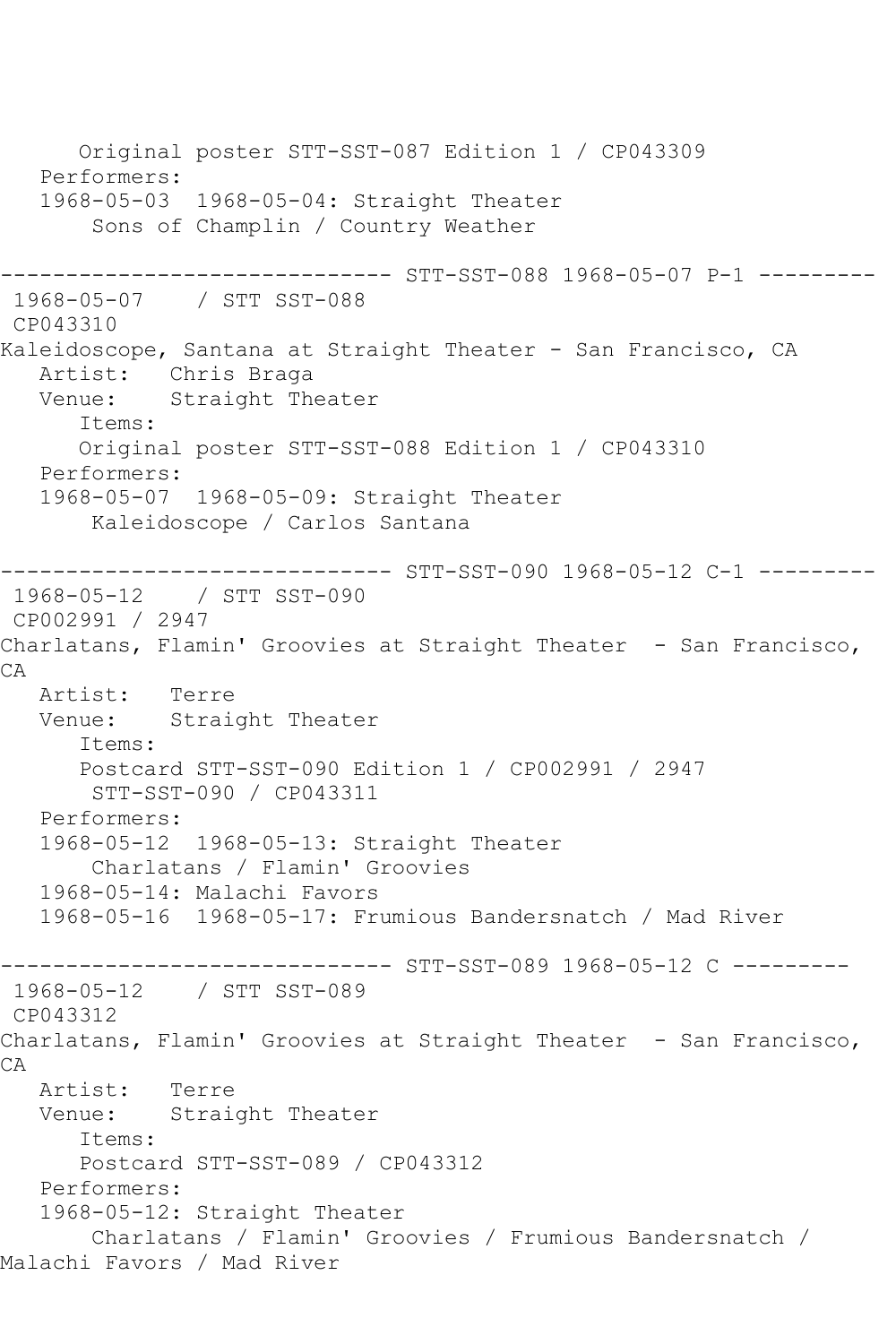------------------------------ STT-SST-091 1968-05-18 P-1 --------- 1968-05-18 / STT SST-091 CP001335 / 1351 Allmen Joy, Flamin' Groovies at Straight Theater - San Francisco, CA Artist: San Andreas Fault Venue: Straight Theater Items: Original poster STT-SST-091 Edition 1 / CP001335 / 1351 Performers: 1968-05-18 1968-05-19: Straight Theater Allmen Joy / Flamin' Groovies / Curley Cooke's Hurdy Gurdy Band / Petrus ------------------------------ STT-SST-092 2.231 1968-05-24 P-1 ---- ----- 1968-05-24 / STT SST-092 2.231 CP001340 / 1356 Charlie Musselwhite, Savage Resurrection at Straight Theater - San Francisco, CA Notes: This item appears in the Art of Rock book, plate no. 2.231 Artist: San Andreas Fault Venue: Straight Theater Promoter: Book: Art of Rock Items: Original poster STT-SST-092 2.231 Edition 1 / CP001340 / 1356 AORPlate: 2.231 Performers: 1968-05-24 1968-05-25: Straight Theater Charlie Musselwhite / Savage Resurrection / Dan Hicks ------------------------------ STT-SST-093 1968-05-28 P-1 --------- 1968-05-28 / STT SST-093 CP000752 / 0766 Allmen Joy, Indian Head Band at Straight Theater - San Francisco, CA Event: Now's A Good Time To Get Yourself Together Artist: Terre Venue: Straight Theater Items: Original poster STT-SST-093 Edition 1 / CP000752 / 0766 Performers: 1968-05-28 1968-05-30: Straight Theater Allmen Joy / Indian Head Band / Cleveland Wrecking Company / Notes from the Underground / Ace of Cups ------------------------------ STT-SST-024 1968-05-31 P-1 ---------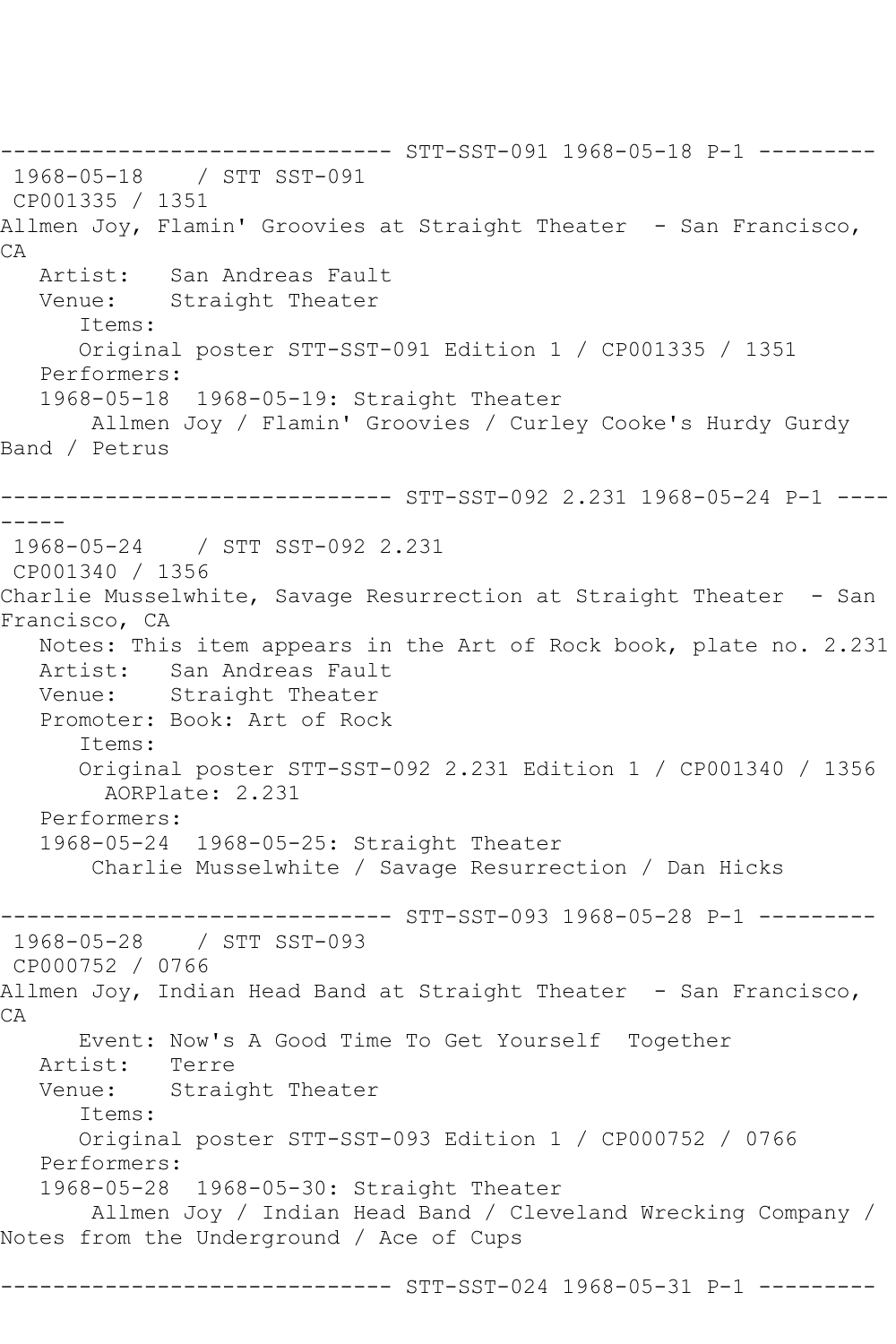1968-05-31 / STT SST-024 CP043259 Gemini Theater: Allmen Joy, Notes from the Underground at Straight Theater - San Francisco, CA Artist: Chris Braga Venue: Straight Theater Items: Original poster STT-SST-024 Edition 1 / CP043259 Performers: 1968-05-31 1968-06-01: Straight Theater Allmen Joy / Notes from the Underground / Ace of Cups / Cow ------------------------------ STT-SST-094 1968-06-05 H-1 --------- 1968-06-05 / STT SST-094 CP043313 Salvation - Ann Arbor, MI, MT. Rushmore at Straight Theater - San Francisco, CA Artist: Reginald Venue: Straight Theater Items: Handbill STT-SST-094 Edition 1 / CP043313 Performers: 1968-06-05 1968-06-07: Straight Theater Salvation / MT. Rushmore / Tree of Life ------------------------------ STT-SST-027 2.229 1968-06-14 P-1 ---- ----- 1968-06-14 / STT SST-027 2.229 CP000167 / 0171 Charlatans, Cleveland Wrecking Company at Straight Theater - San Francisco, CA Notes: This item appears in the Art of Rock book, plate no. 2.229 Event: The All New Charlatans Patented Cure All<br>ist: Terre Artist: Venue: Straight Theater Promoter: Book: Art of Rock Items: Original poster STT-SST-027 2.229 / CP000971 / 0990 AORPlate: 2.229 Original poster STT-SST-027 2.229 Edition 1 / CP000167 / 0171 (10 x 21) AORPlate: 2.229 Performers: 1968-06-14 1968-06-15: Straight Theater Charlatans / Cleveland Wrecking Company / Uncut Balloon -------- STT-SST-095 1968-06-14 H ---------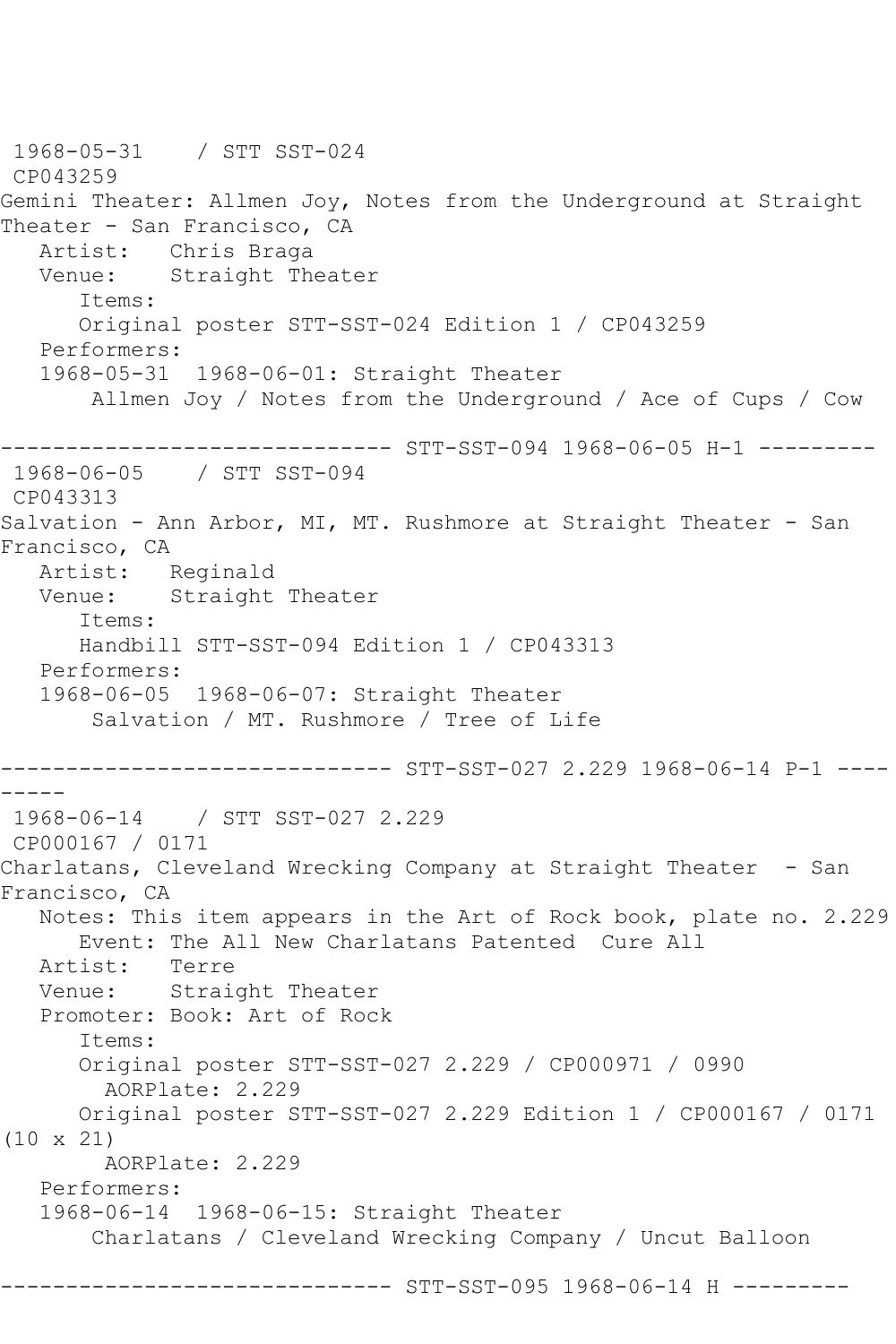1968-06-14 / STT SST-095 CP043262 Cure All, New Charlatans, Cleveland Wrecking Company at Straight Theater - San Francisco, CA Artist: Terre Venue: Straight Theater Items: Handbill STT-SST-095 / CP043262 Performers: 1968-06-14 1968-06-15: Straight Theater New Charlatans / Cleveland Wrecking Company / Uncut Balloon ------------------------------ STT-SST-096 2.223 1968-07-03 H ------  $---$ 1968-07-03 / STT SST-096 2.223 CP700188 Initial Shock, Allmen Joy at Straight Theater - San Francisco, CA Notes: Bindweed Press This item appears in the Art of Rock book, plate no. 2.223 Artist: Mari Tepper Venue: Straight Theater Promoter: Book: Art of Rock Items: Original poster STT-SST-096 2.223 Edition 1 / CP000555 / 0560 Handbill STT-SST-096 2.223 / CP700188 (5.5 x 7-1/4) Performers: 1968-07-03: Straight Theater Initial Shock / Allmen Joy / Indian Head Band / Phoenix ------------------------------ STT-SST-097 1968-07-12 P-1 --------- 1968-07-12 / STT SST-097 Room Behind the Closet at Straight Theater - San Francisco, CA<br>Venue: Straight Theater Straight Theater Items: Original poster STT-SST-097 Edition 1 / Performers: 1968-07-12: Straight Theater John Fisher ------------ STT-SST-028 1968-08-02 H-1 --------1968-08-02 / STT SST-028 CP043263 Congress of Wonders, Allmen Joy at Straight Theater - San Francisco, CA Artist: Caitlin Huggins Venue: Straight Theater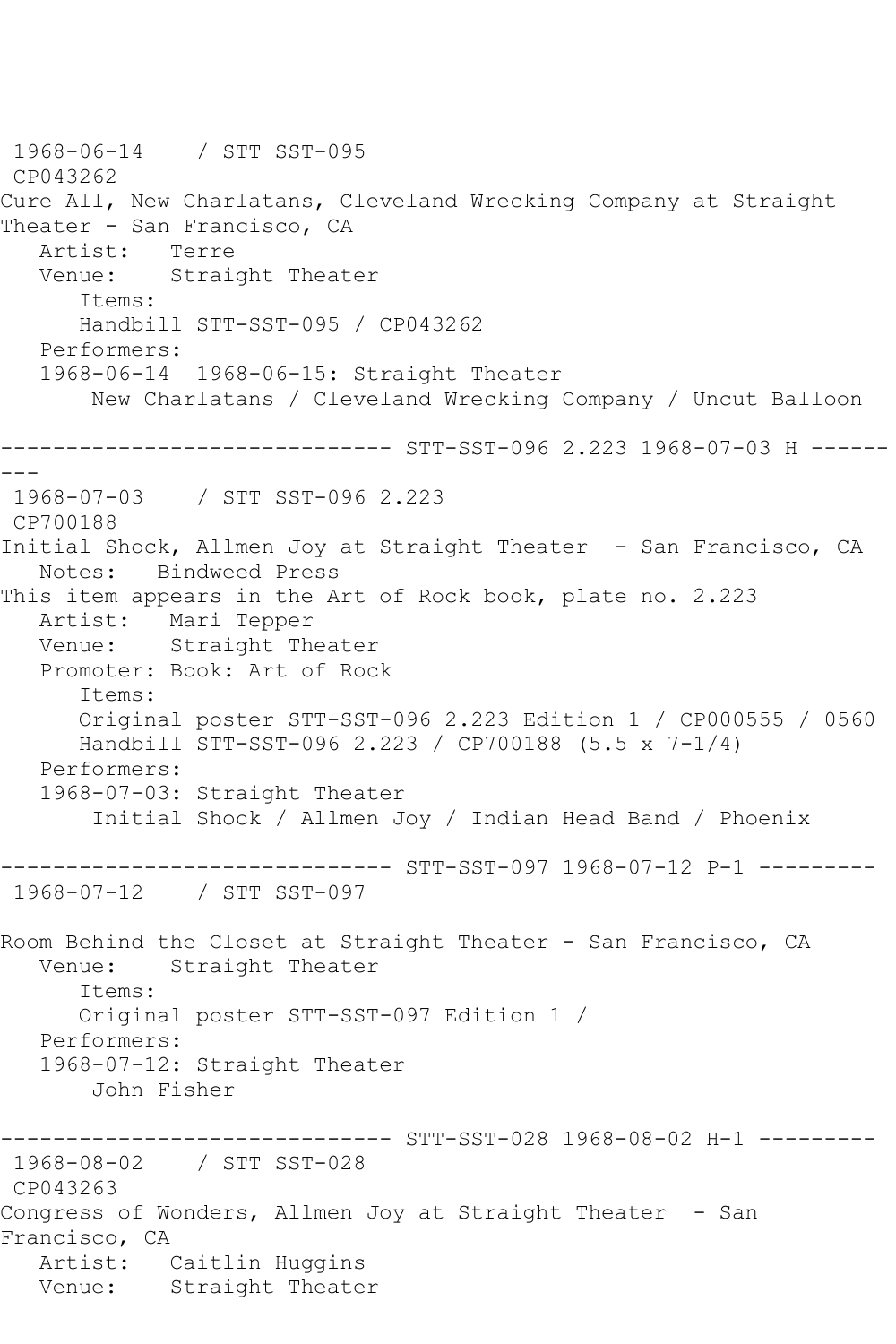Items: Handbill STT-SST-028 Edition 1 / CP043263 (24 x 36) Performers: 1968-08-02 1968-08-04: Straight Theater Congress of Wonders / Allmen Joy / Phoenix ------------------------------ STT-SST-098 1968-09-14 P-1 --------- 1968-09-14 / STT SST-098 CP043314 Revolution: Country Joe and the Fish, Quicksilver Messenger Service at Straight Theater - San Francisco, CA<br>Venue: Straight Theater Straight Theater Items: Original poster STT-SST-098 Edition 1 / CP043314 Performers: 1968-09-14: Straight Theater Country Joe and the Fish / Quicksilver Messenger Service / Steve Miller Blues Band ------------------------------ STT-SST-029 1968-09-68 P-1 --------- 1968-09-68 / STT SST-029 CP004373 / CD05544 Next Supper at Straight Theater - San Francisco, CA Notes: Phillips-006 STG-029 Artist: Jim Phillips Venue: Straight Theater Items: Original poster STT-SST-029 / CP022038 / XP19680500 Original poster STT-SST-029 Edition 1 / CP004373 / CD05544 Performers: 1968-09-68: Straight Theater Next Supper ---- STT-SST-099 1968-10-18 H-1 ---------1968-10-18 / STT SST-099 CP043315 Huckleberry and Happening House Symposium Review at Straight Theater Venue: Straight Theater Items: Handbill STT-SST-099 Edition 1 / CP043315 Performers: 1968-10-18: Straight Theater ------------------------------ STT-SST-101 1968-11-22 P-1 ---------

1968-11-22 / STT SST-101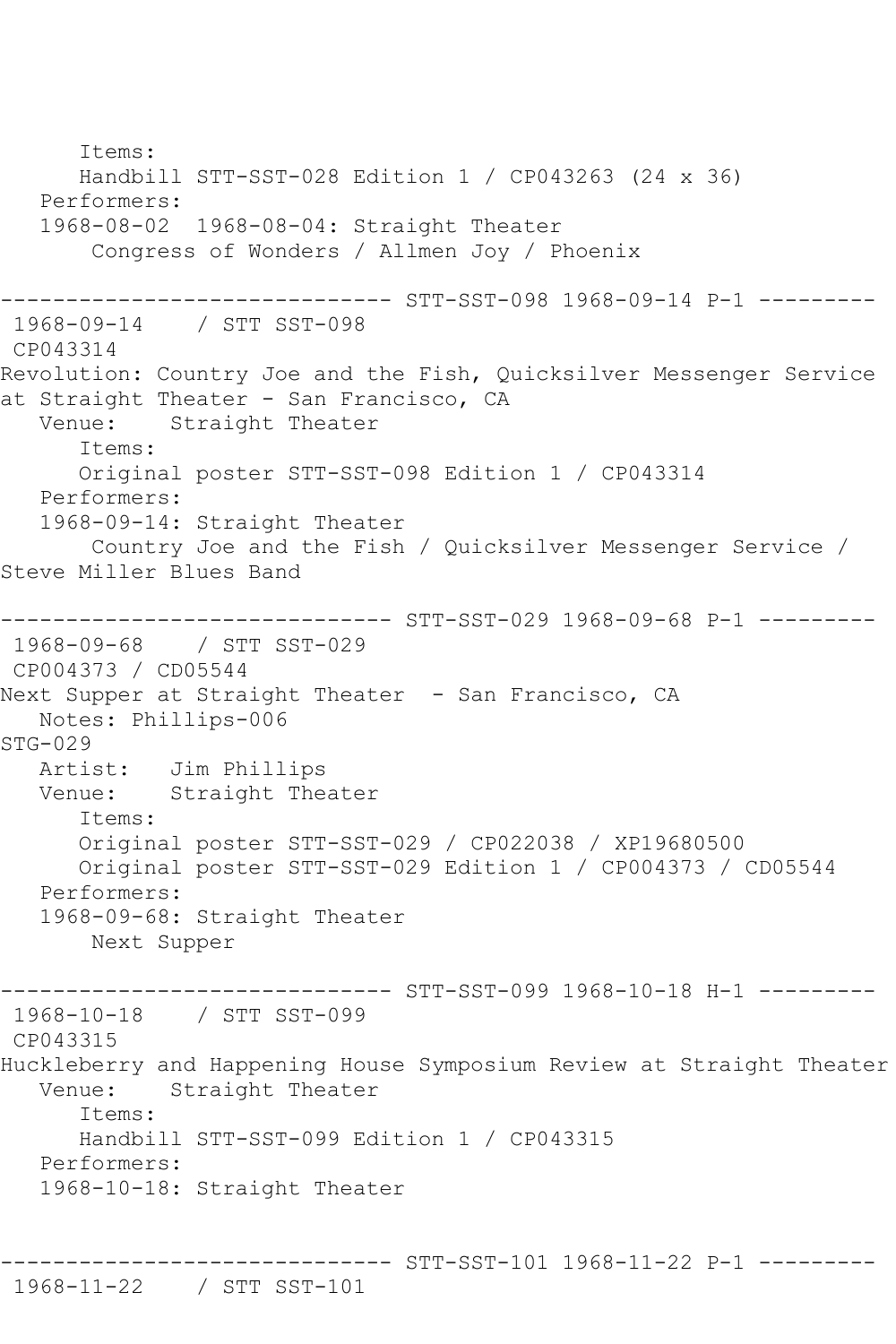CP022058 / XP681122A Beatles Magical Mystery Tour at Straight Theater - San Francisco, CA Venue: Straight Theater Items: Original poster STT-SST-101 Edition 1 / CP022058 / XP681122A Performers: 1968-11-22: Straight Theater Beatles ------------------------------ STT-FD+ B 1968-11-22 H-1 --------- 1968-11-22 / STT FD+ B CP013467 / HG681122B Magical Mystery Tour at Straight Theater - San Francisco, CA Notes: Tet of telegram: We hear you are having difficulty. You know you have our support and our love for what you and yours repreent. - John, Paul, George, Ringo (The Beatles) Nov. 19, 1968 Benefit: Benefiting the straight Theater and the Avalon Ballroom Venue: Straight Theater Promoter: Straight Theater Presents Items: Handbill STT-FD+ B Edition 1 / CP013467 / HG681122B Description: 2 variants (8-1/2 x 10-1/2) Performers: 1968-11-22 1968-11-24: Straight Theater Magical Mystery Tour 1968-11-23: Palace Theater, San Francisco 1968-11-24: Avalon Ballroom ------------------------------ FD-FD+A 1968-11-22 H-1 --------- 1968-11-22 / FD FD+A CP013466 / HG681122A Magical Mystery Tour, Sir Douglas Quintet at Straight Theater - San Francisco, CA Event: With A Little Help From Our Friends Venue: Straight Theater Promoter: Straight Theater Presents Items: Handbill FD-FD+A Edition 1 / CP013466 / HG681122A (8-1/2 x 11) Performers: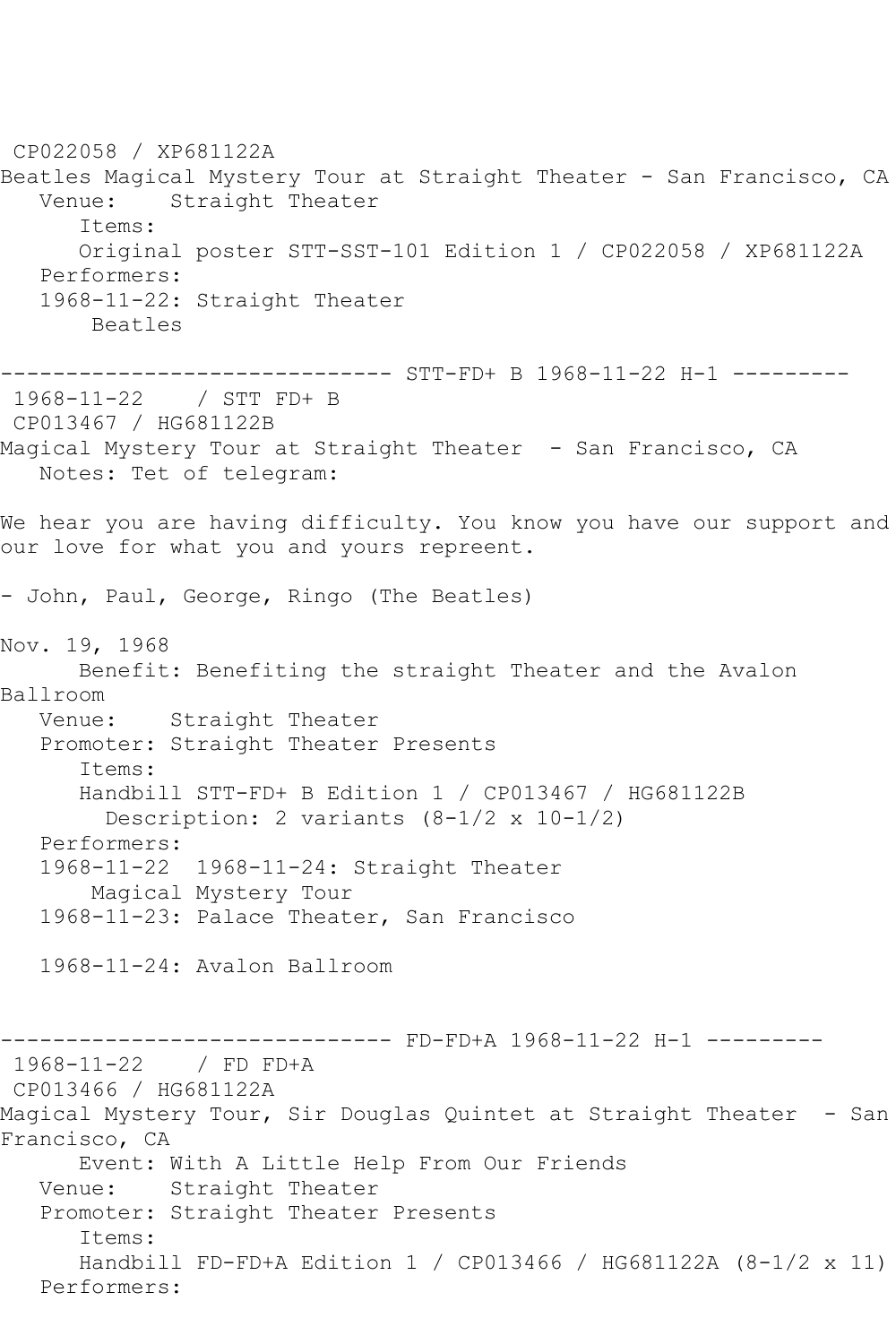1968-11-22: Straight Theater Magical Mystery Tour 1968-11-23 1968-11-23: Avalon Ballroom 1968-11-22 1968-11-24: Sir Douglas Quintet / Flamin' Groovies / Velvet Underground 1968-11-23 1968-11-24: Palace Theater, San Francisco ------------------------------ STT-SST-102 1968-12-11 H-1 --------- 1968-12-11 / STT SST-102 CP043230 December Films at Straight Theater Artist: Luther Greene Venue: Straight Theater Items: Handbill STT-SST-102 Edition 1 / CP043230 Performers: 1968-12-11 1968-12-18: Straight Theater -------------- STT-SST-103 1968-12-20 H-1 ---------1968-12-20 / STT SST-103 CP043231 Allmen Joy, Indian Pudden and Pipe at Straight Theater - San Francisco, CA Artist: Luther Greene Venue: Straight Theater Items: Handbill STT-SST-103 Edition 1 / CP043231 Performers: 1968-12-20 1968-12-22: Straight Theater Allmen Joy / Indian Pudden and Pipe ------------------------------ STT-SST-030 1968-12-31 P-1 --------- 1968-12-31 / STT SST-030 CP000798 / 0813 Indian Pudden and Pipe, Allmen Joy at Straight Theater - San Francisco, CA Event: New Year's Eve 1968 Artist: Terre Venue: Straight Theater Items: Original poster STT-SST-030 Edition 1 / CP000798 / 0813 (20 x 13) Original poster STT-SST-030 Edition 1 / CP001824 / 1845 (8-1/2 x 11)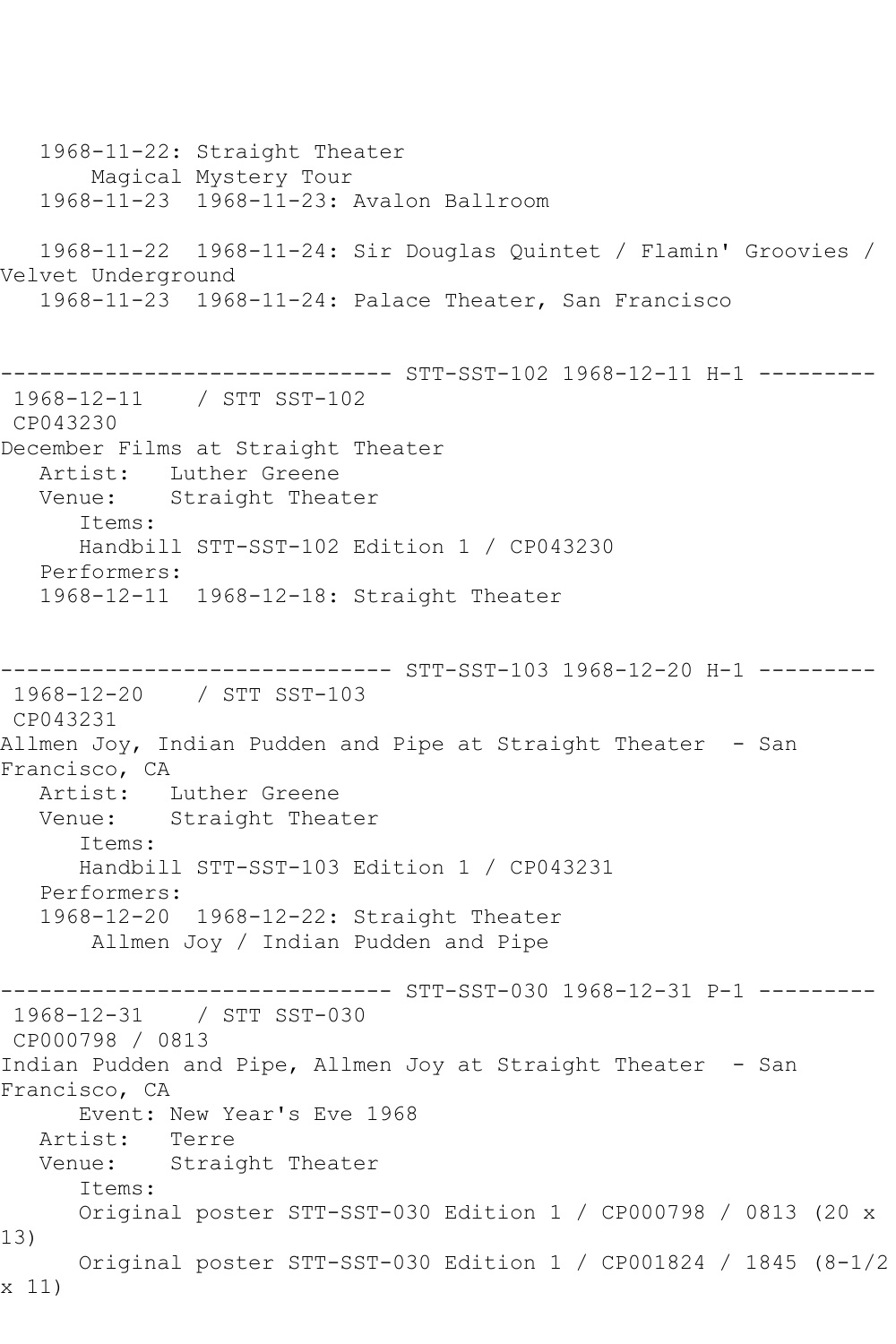Performers: 1968-12-31: Straight Theater Indian Pudden and Pipe / Allmen Joy / Congress of Wonders / Clover / Freedom Highway / Sound: San Francisco Sound ------------------------------ STT-SST-032 1969 P-1 ---------<br>1969 / STT SST-032 1969 / STT SST-032 CP043267 Moxie Straight Theater Man Artist: Randy Salas Venue: Straight Theater Items: Original poster STT-SST-032 Edition 1 / CP043267 Performers: 1969: Straight Theater ------------------------------ STT-SST-033 1969 P-1 ---------<br>1969 / STT SST-033 1969 / STT SST-033 CP043268 Steven Gasking Monday Night Class at Straight Theater Artist: Mike Kelly<br>Venue: Straight T Straight Theater Items: Original poster STT-SST-033 Edition 1 / CP043268 Performers: 1969: Straight Theater Stephen Gaskin ------------------------------- STT-SST-108 1969 H ---------<br>1969 / STT SST-108 1969 / STT SST-108 CP043228 Cy Kadelic Comic String by Randy Salas at the Straight Theater Artist: Randy Salas Venue: Straight Theater Items: Handbill STT-SST-108 / CP043228 Performers: 1969: Straight Theater ------------------------------ STT-SST-105 1969-01-01 P --------- 1969-01-01 / STT SST-105 CP043233 New Years 1969 at the Straight Theater Venue: Straight Theater Items: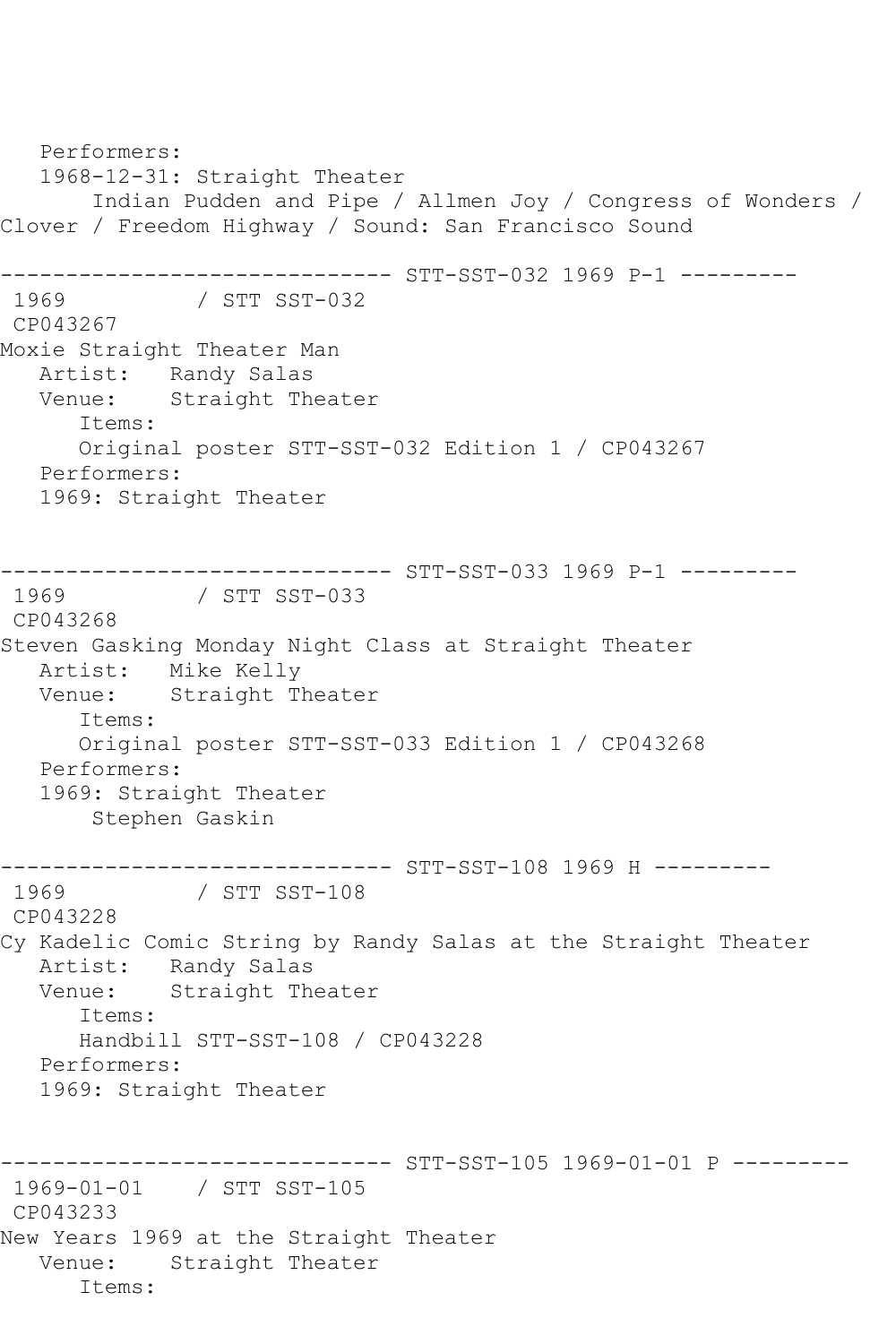Original poster STT-SST-105 / CP043233 Performers: 1969-01-01: Straight Theater --------- STT-SST-107 1969-02-05 P-1 ---------1969-02-05 / STT SST-107 CP022016 / XP099 Congress of Wonders, Beatles at Straight Theater - San Francisco, CA Notes: Showing of the Beatles movie, "Magical Mystery Tour"<br>Artist: Terre Artist:<br>Venue: Straight Theater Items: Original poster STT-SST-107 Edition 1 / CP022016 / XP099 Performers: 1969-02-05 1969-03-06: Straight Theater Congress of Wonders / Beatles ------------------------------ STT-SST-031 2.227 1969-03-14 P-1 ---- ----- 1969-03-14 / STT SST-031 2.227 CP006211 / CP01460 MC5, Zenta at Straight Theater - San Francisco, CA Notes: The originals says "The Rip Off Press" and "Gary Grimshaw," at the bottom of the poster. The reprint says (c) 1969,1997 Gary Grimshaw, "A Big Production, Printed by the Firehouse Gary Grimshaw" in black, under the art. Reprint is 6-color silkscreen, signed and numbered edition of 263, printed by the Firehouse, S.F. Gary Grimshaw: I lived in Marin County, in Mill Valley. That was printed by Ripoff Press, which did comic books, basically. It was Gilbert Shelton and a couple of other people ran the Ripoff Press. And that printed the day before the show in this warehouse printing operation. I think they were just all used for advertising. I can remember me, and John Sinclair, and a couple of other people standing around in this print shop the day before, crankin' them out. But I reprinted that myself with the Firehouse guys as a 6 color silkscreen. I had time to do it right. But the original was just jammed out. I think the reprint looks ten times better than the original. This item appears in the Art of Rock book, plate no. 2.227 Private Notes: Grimshaw Artist: Gary Grimshaw Venue: Straight Theater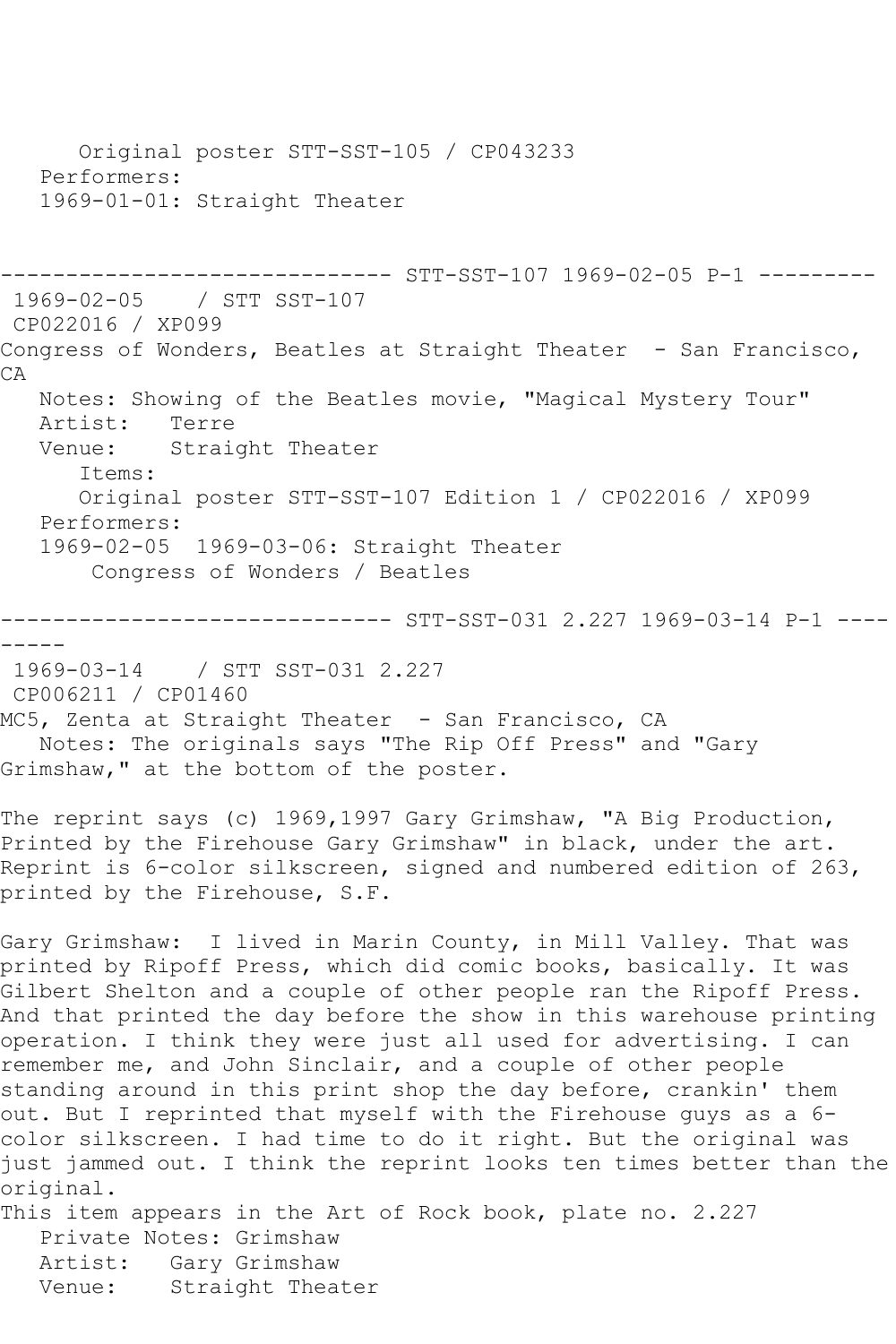Promoter: Book: Art of Rock Items: Original poster STT-SST-031 2.227 Edition 1 / CP006211 / CP01460 Description: 1 Original, 1 reprint (19x25) (14 x 17) AORPlate: 2.227 Price: 600.00 Original poster STT-SST-031 2.227 Edition 1 / CP006197 / CP01446 Var. reprint AORPlate: 2.227 STT-SST-031 2.227 / CP001213 / 1229 AORPlate: 2.227 STT-SST-031 2.227 / CP009800 / CS04895 AORPlate: 2.227 STT-SST-031 2.227 / CP017247 / MEB378 AORPlate: 2.227 Performers: 1969-03-14 1969-03-16: Straight Theater MC5 / Zenta / Congress of Wonders / Clover ------------------------------ 1969-12-31 P --------- 1969-12-31 / CP060432 / CP060432 69 / New Year's Eve Benefit: Sounds by Dangerfield / Lights by Straight Lightning Artist: Terre Venue: Straight Theater Items: Original poster / CP060432 / CP060432 (13 x 20) Performers: 1969-12-31: Straight Theater Indian Pudden and Pipe / Allmen Joy / Congress of Wonders / Clover / Freedom Highway / Anito the Fire Eater ------------------------------ STT-SST-034 1972 P-1 ----------<br>1972 / STT SST-034 1972 / STT SST-034 CP043269 Straight Theater is Our Building: Fight For It. Venue: Straight Theater Items: Original poster STT-SST-034 Edition 1 / CP043269 Performers: 1972: Straight Theater

------------------------------ STT-SST-100 1987-11-24 P-1 ---------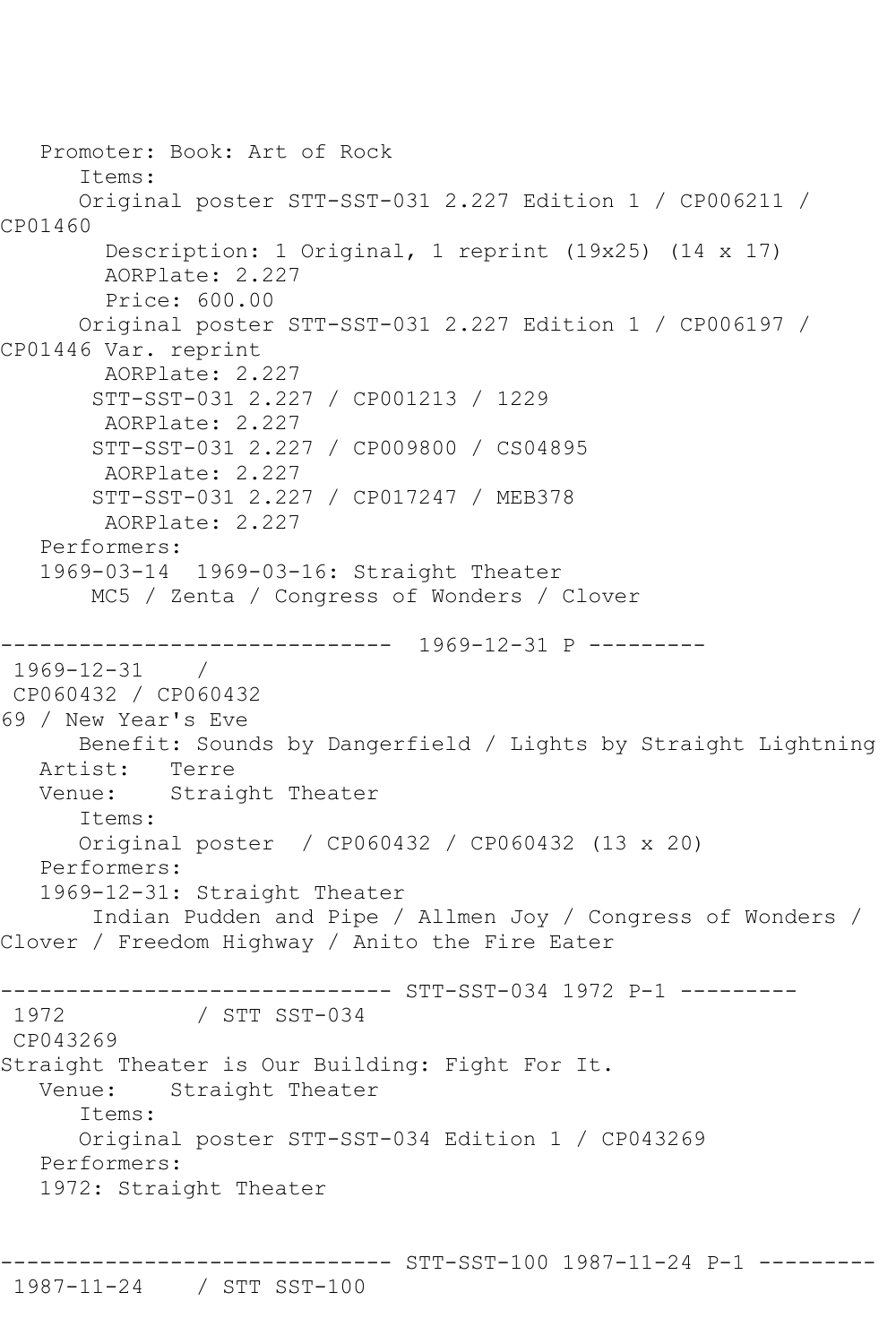CP043229 Freedom Highway, Clover at Straight Theater - San Francisco, CA Artist: Chris Braga Venue: Straight Theater Items: Original poster STT-SST-100 Edition 1 / CP043229 Performers: 1987-11-24 1987-11-25: Straight Theater Freedom Highway / Clover / Psycle / Doug Williams ------------------------------ zzzz-04-21 P -------- zzzz-04-21 s / CP060163 / CP060163 Malachi, Asoke Fakir at Straight Theater - San Francisco, CA Benefit: Benefit for Loka Dharma Mahashram Venue: Straight Theater Items: Original poster / CP060163 / CP060163 (11 x 17) Performers: zzzz-04-21 sun: Straight Theater Malachi / Asoke Fakir ------------------------------ zzzz-07-03 P -------- zzzz-07-03 w / CP052246 / CP052246 Initial Shock, Allmen Joy at Straight Theater - San Francisco, CA<br>Venue: Straight Theater Straight Theater Items: Original poster / CP052246 / CP052246 Performers: zzzz-07-03 wed: Straight Theater Initial Shock / Allmen Joy / Indian Head Band / Phoenix ------------------------------ zzzz-09-21 P -------- zzzz-09-21 t / CP060982 / CP060982 Kenneth Anger, Congress of Wonders at Straight Theater - San Francisco, CA Benefit: Equinox of the Gods / Lights by North American Ibis Alchemical Company<br>Venue: Strai Straight Theater Promoter: Bringers of Light / Straight Theater Items: Original poster / CP060982 / CP060982 (21-1/4 x 28-1/2) Performers: zzzz-09-21 thu: Straight Theater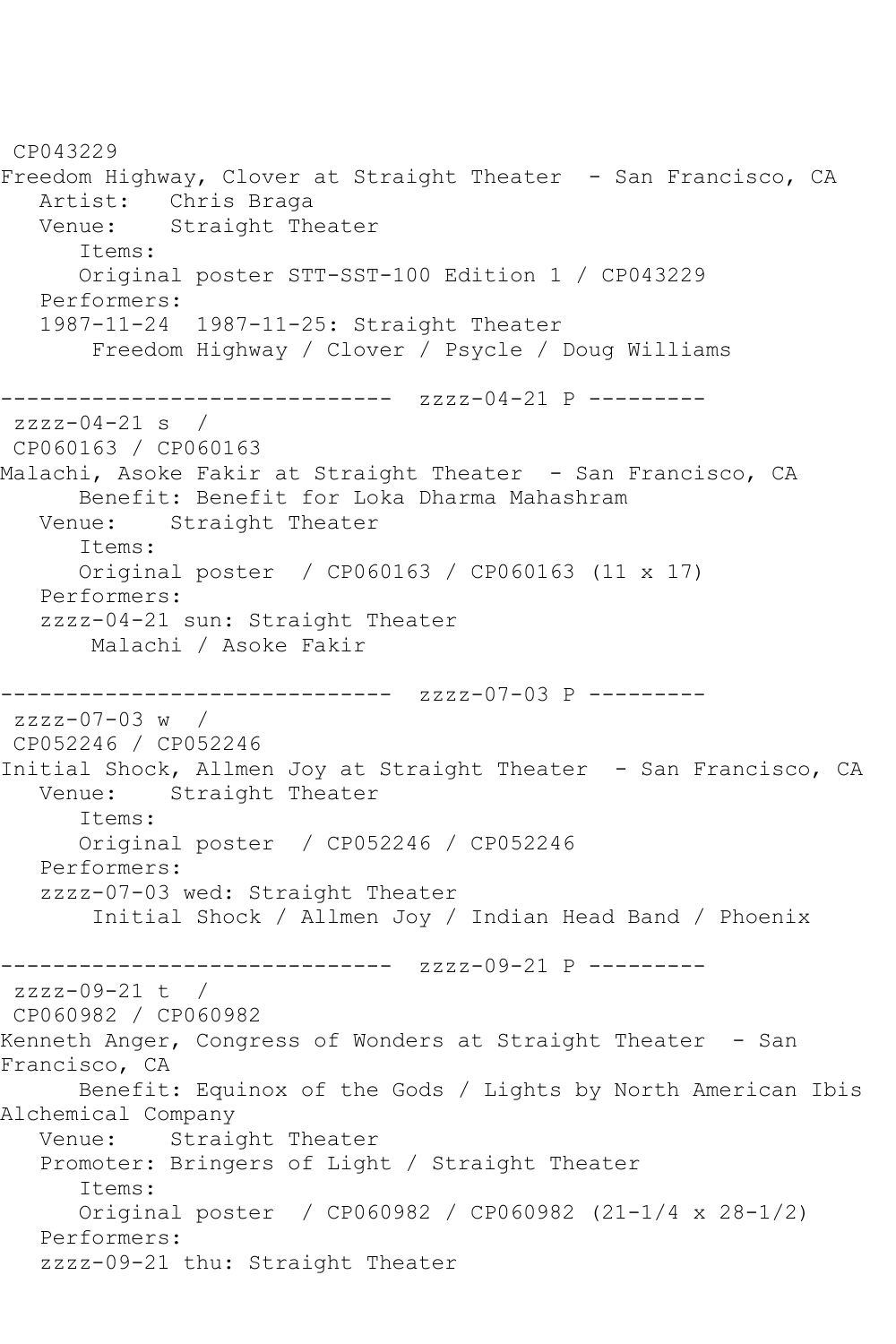Kenneth Anger / Congress of Wonders / Amazing Charlatans / Mime Troupe / Duncan Company / Straight Dancers ------------------------------ STT-SST-047 zzzz-zz-zz P-1 -------- zzzz-zz-zz / STT SST-047 CP043279 Straight Theater Dance Workshop at Straight Theater - San Francisco, CA Artist: Dey Venue: Straight Theater Items: Original poster STT-SST-047 / CP043280 Original poster STT-SST-047 Edition 1 / CP043279 Performers: zzzz-zz-zz: Straight Theater ------------------------------ STT-SST-049 zzzz-zz-zz P -------- zzzz-zz-zz / STT SST-049 CP043282 Straight Theater Film School at Straight Theater - San Francisco, CA<br>Venue: Straight Theater Straight Theater Items: Original poster STT-SST-049 / CP043282 Performers: zzzz-zz-zz: Straight Theater ------------------------------ STT-SST-104 zzzz-zz-zz H-1 -------- zzzz-zz-zz / STT SST-104 CP043232 Gets You On at Straight Theater - San Francisco, CA Artist: Luther Greene<br>Venue: Straight Thea Straight Theater Items: Handbill STT-SST-104 Edition 1 / CP043232 Performers: zzzz-zz-zz: Straight Theater ------------------------------ STT-SST-048 zzzz-zz-zz H-1 -------- zzzz-zz-zz / STT SST-048 CP043281 Straight Theater School for the Performing Arts (purple circular) Venue: Straight Theater Items: Handbill STT-SST-048 Edition 1 / CP043281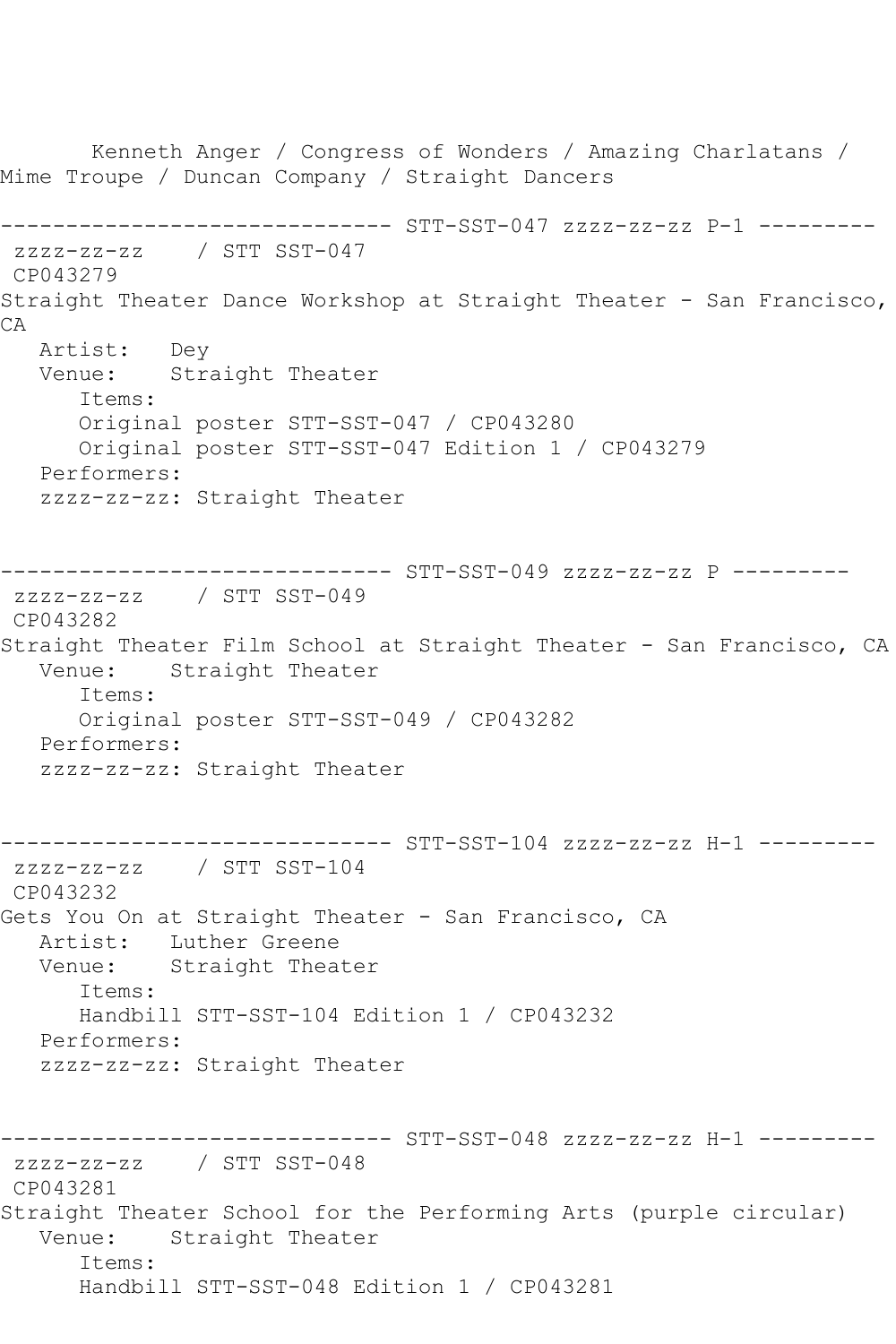Performers: zzzz-zz-zz: Straight Theater ------------------------------ zzzz-zz-zz P -------- zzzz-zz-zz / Armed Love/Communication Co. Diatribe to Free Straight at Straight Theater Venue: Straight Theater Items: Original poster / Performers: zzzz-zz-zz: Straight Theater ------------------------------ STT-SST-111.2 zzzz-zz-zz P-1 -------- zzzz-zz-zz / STT SST-111.2 CP043242 All Space to the Spaced at Straight Theater Venue: Straight Theater Items: Original poster STT-SST-111.2 Edition 1 / CP043242 Performers: zzzz-zz-zz: Straight Theater ------------------------------ STT-SST-025 zzzz-zz-zz P -------- zzzz-zz-zz / STT SST-025 No #25 in the Straight Theater Series Venue: Straight Theater Items: Original poster STT-SST-025 / Performers: zzzz-zz-zz: Straight Theater ------------------------------ STT-SST-064 zzzz-zz-zz H -------- zzzz-zz-zz / STT SST-064 CP043295 Better Than Topless: Grateful Dead, Sons of Champlin at Straight Theater - San Francisco, CA Artist: Bill Resner Venue: Straight Theater Items: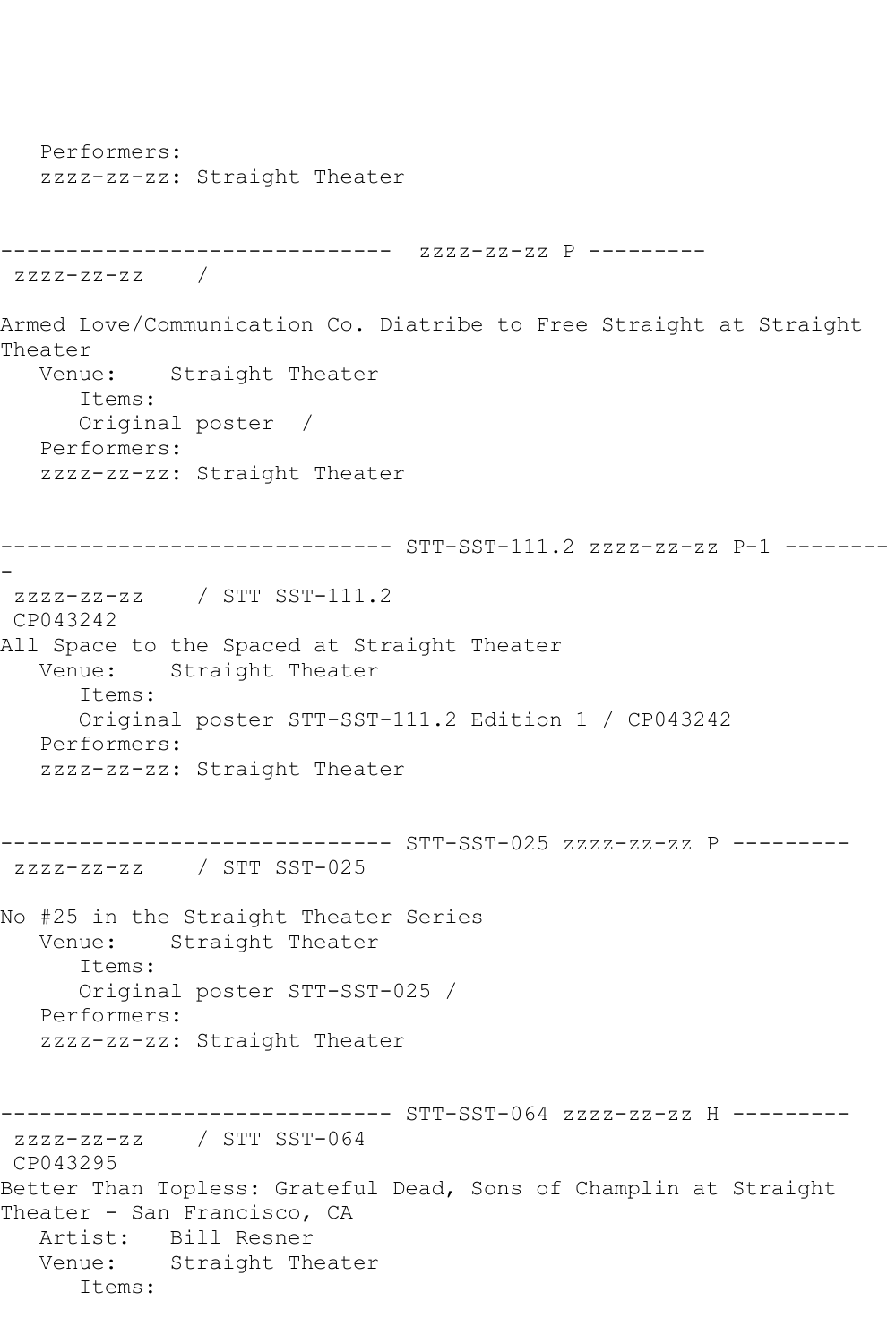Handbill STT-SST-064 / CP043295 Performers: zzzz-zz-zz: Straight Theater Grateful Dead / Sons of Champlin ------------------------------ STT-SST-106 zzzz-zz-zz H -------- zzzz-zz-zz / STT SST-106 CP043235 Beatles Magical Mystery Tour: Congress of Wonders at Straight Theater - San Francisco, CA<br>Venue: Straight Theate Straight Theater Items: Handbill STT-SST-106 / CP043235 Performers: zzzz-zz-zz: Straight Theater Congress of Wonders ------------------------------ STT-SST-112 zzzz-zz-zz P -------- zzzz-zz-zz / STT SST-112 CP043246 Inner Space by reginald, Straight Theater<br>Artist: Reginald Reginald Venue: Straight Theater Items: Original poster STT-SST-112 / CP043246 Performers: zzzz-zz-zz: Straight Theater ------------------------------ STT-SST-111 zzzz-zz-zz H -------- zzzz-zz-zz / STT SST-111 CP043244 Living theater at the Straight Theater Venue: Straight Theater Items: Handbill STT-SST-111 / CP043244 Performers: zzzz-zz-zz: Straight Theater Living Theater ------------------------------ STT-SST-109 zzzz-zz-zz H -------- zzzz-zz-zz / STT SST-109 Messiah's One World Crusade at the Straight Theater Venue: Straight Theater Items: Handbill STT-SST-109 /